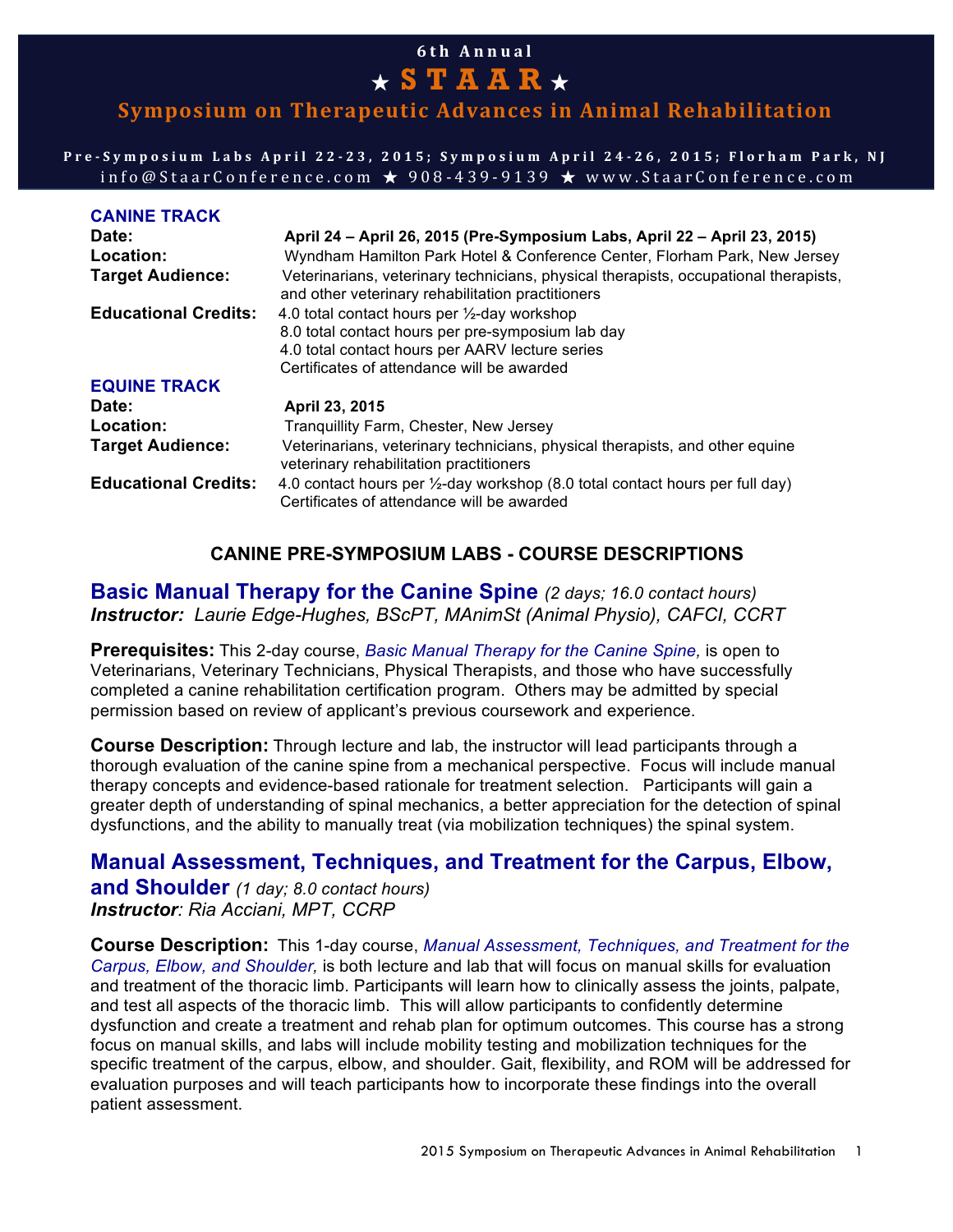**Symposium on Therapeutic Advances in Animal Rehabilitation** 

## **CANINE PRE-SYMPOSIUM LABS - COURSE DESCRIPTIONS – cont'd**

## **Manual Assessment, Techniques, and Treatment for the Tarsus, Stifle, and**

**Hip** *(1 day; 8.0 contact hours) Instructor: Ria Acciani, MPT, CCRP*

**Course Description:** This 1-day course, *Manual Assessment, Techniques, and Treatment for the Tarsus, Stifle, and Hip,* is both lecture and lab that focuses on the manual skills for evaluation and treatment of the pelvic limb. Participants will learn how to clinically assess the joints, palpate, and test all aspects of the pelvic limb. This will allow participants to confidently determine dysfunction and create a treatment and rehab plan for optimum outcomes. This course has a strong focus on manual skills, and labs will include mobility testing and mobilization techniques for the specific treatment of the tarsus, stifle, and hip. Gait, flexibility, and ROM will be addressed for evaluation purposes and will teach participants how to incorporate these findings into the overall patient assessment.

## **CANINE WORKSHOPS - - COURSE DESCRIPTIONS & OUTLINES**

*(4.0 contact hours per workshop)*

## **Logical Approaches to Therapeutic Exercise for the Neurological Patient** *Instructor: Robert J. Porter III, LMT, CCRP*

**Course Description:** This workshop, *Logical Approaches to Therapeutic Exercise for the Neurological Patient*, will focus on motivation of pet patients with the intent of using positive reinforcement-training approaches for therapeutic exercise. Exercises demonstrated in this course will be centered around transitions for the patient suffering from quad or posterior paralysis/paresis. Slowmotion video breaking down the components of these movements will be viewed in the normal dog as well as case studies of neurologic patients. A task analysis will be outlined to set patients up to succeed in functional movement and facilitate practitioners to become successful animal trainers using a food-based reward system.

**Learning Objectives:** Participants will gain a working knowledge of force-free motivational training techniques and (land-based) exercises geared toward functional recovery of the canine suffering from posterior paresis and quadriparesis.

## **Course Outline**

**Lecture** (45-60min - A password will be given at the time of lecture for all video demonstrations for future re-viewing via www.vimeo.com/robpossible)

- Introduction to positive, force free training techniques for the neurological rehab patient
- Using logic to pick exercise
- Components of the of transition
- Creating targeted exercises and breaking up behaviors / actions for success

Lab (3 hours -1/2 hour break)

- Getting patients to eat in clinic and understanding the breakdown of behaviors
- Food values and what they mean to your patient
- Functional assessments
- Application and demonstration of exercises
- What not to do and how to make it better (fixes)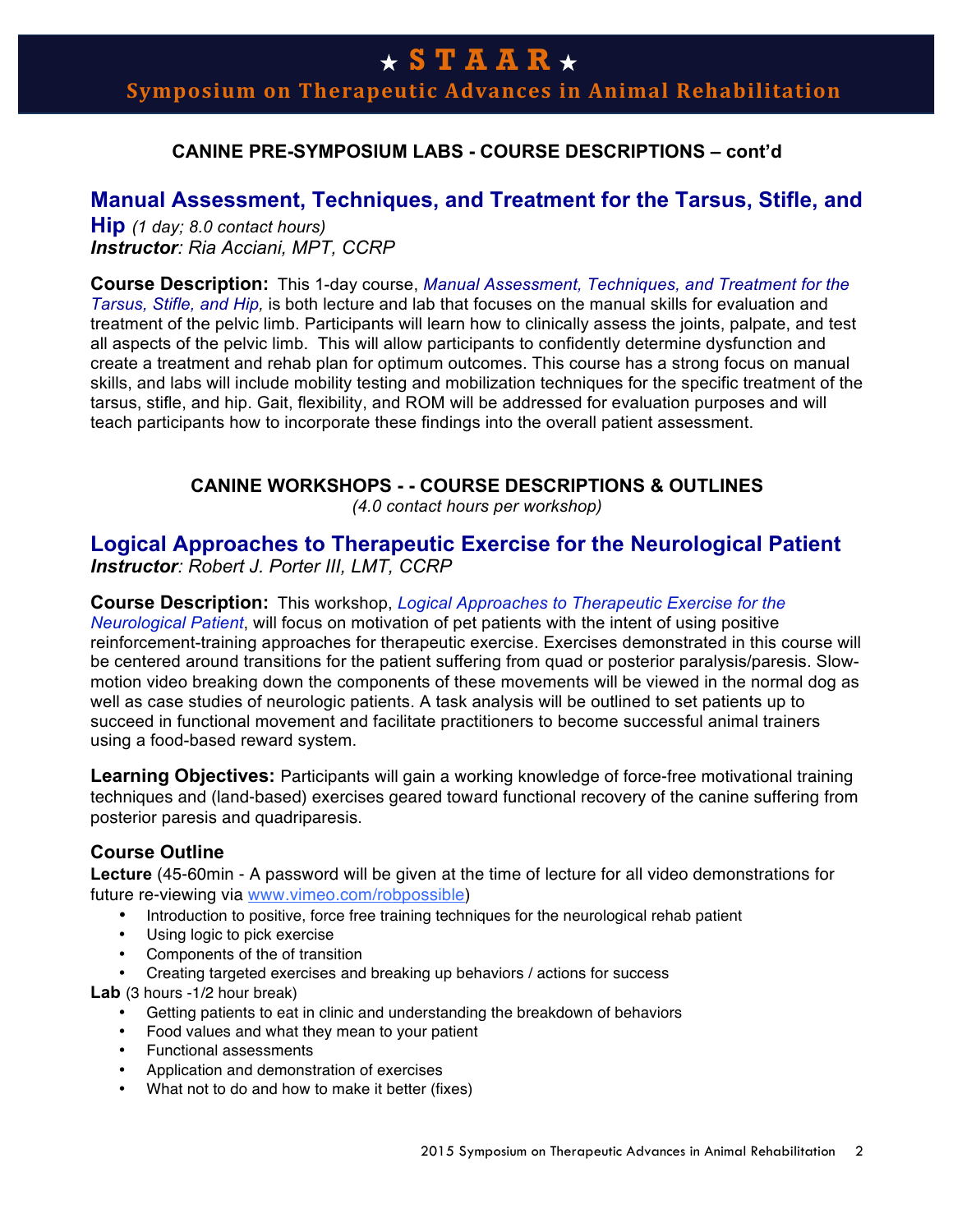# **Symposium on Therapeutic Advances in Animal Rehabilitation**

## **Force Free Approaches to Targeted Therapeutic Exercise**

*Instructor: Robert J. Porter III, LMT, CCRP*

## **Course Description:** This workshop, *Force Free Approaches to Targeted Therapeutic Exercise*,

will outline 6 physical and mental basic exercises that will be demonstrated and progressed to very challenging, high-intensity actions. These exercises will be safe for post-operative patients as well as challenging for the performance canine. All exercises will use positive reinforcement training to allow the patients to truly learn the behavior and therefore increase coordination of their bodies movements. Exercises will target both front and rear limbs as well as core muscle groups, in flexion, extension, abduction, and adduction. This will target functional actions such as sitting to standing, turning, jumping, and decelerating movements seen in normal dog life as well as the performance canine. Clinic set-up, environment, and ongoing food-based motivational training techniques will also be covered.

**Learning Objectives:** Participants will be given a set of exercises that can be progressed or digressed to fit the needs of many pathologies and conditioning goals seen in the rehabilitation clinic. All exercise will have a force free approach using food rewards to re-enforce the patient's actions and learning environment.

## **Course Outline**

**Lecture** (45-60min -A password will be given at the time of lecture for all video demonstrations for future re-viewing via www.vimeo.com/robpossible)

- Motivating rehab and conditioning patients using food rewards for fast results (lure rewarding/target training)
- Differences between shaping, targeting and luring
- Simple gestures and what they mean to the canine
- Non-rewards and ignoring unwanted behaviors
- Basic behaviors needed for advancement of a land based full body workout
- Advancing behaviors and making exercise safe and challenging for all patients
- **Lab** (3 hours -1/2 hour break)
	- Play time with patients, building motivation and getting over stressors
- Luring not teasing
- Keeping it simple, reducing behaviors/actions to the lowest common action
- Demonstration and performance of foundation behaviors / exercises
- Transitions to DogTread treadmills and challenging the canine athlete

## **Outcome Measures Used in Canine Rehabilitation**

*Instructor: Kristin Kirkby Shaw, DVM, PhD, CCRT, DACVS, DACVSMR*

### **Course Description:** This workshop, *Outcome Measures Used in Canine Rehabilitation,* is

designed for DVMs, PTs, and C/LVTs with an interest in practicing evidence-based medicine and / or conducting clinical research. It will introduce / review quantitative and qualitative methods for objectively measuring outcomes in veterinary rehabilitation, with emphasis on techniques that can be easily incorporated into private practice (i.e. do not require advanced equipment). Outcome measures discussed will include lameness and pain scales, functional tests, bathroom scales, Coach's Eye™, goniometry, and limb circumference (Gulick). Participants will have the opportunity to practice various techniques with live dogs, and we will compare inter- and intra-observer variability within the class. For those interested in clinical research, understanding the selection of appropriate outcome measures is the foundation for designing a successful study.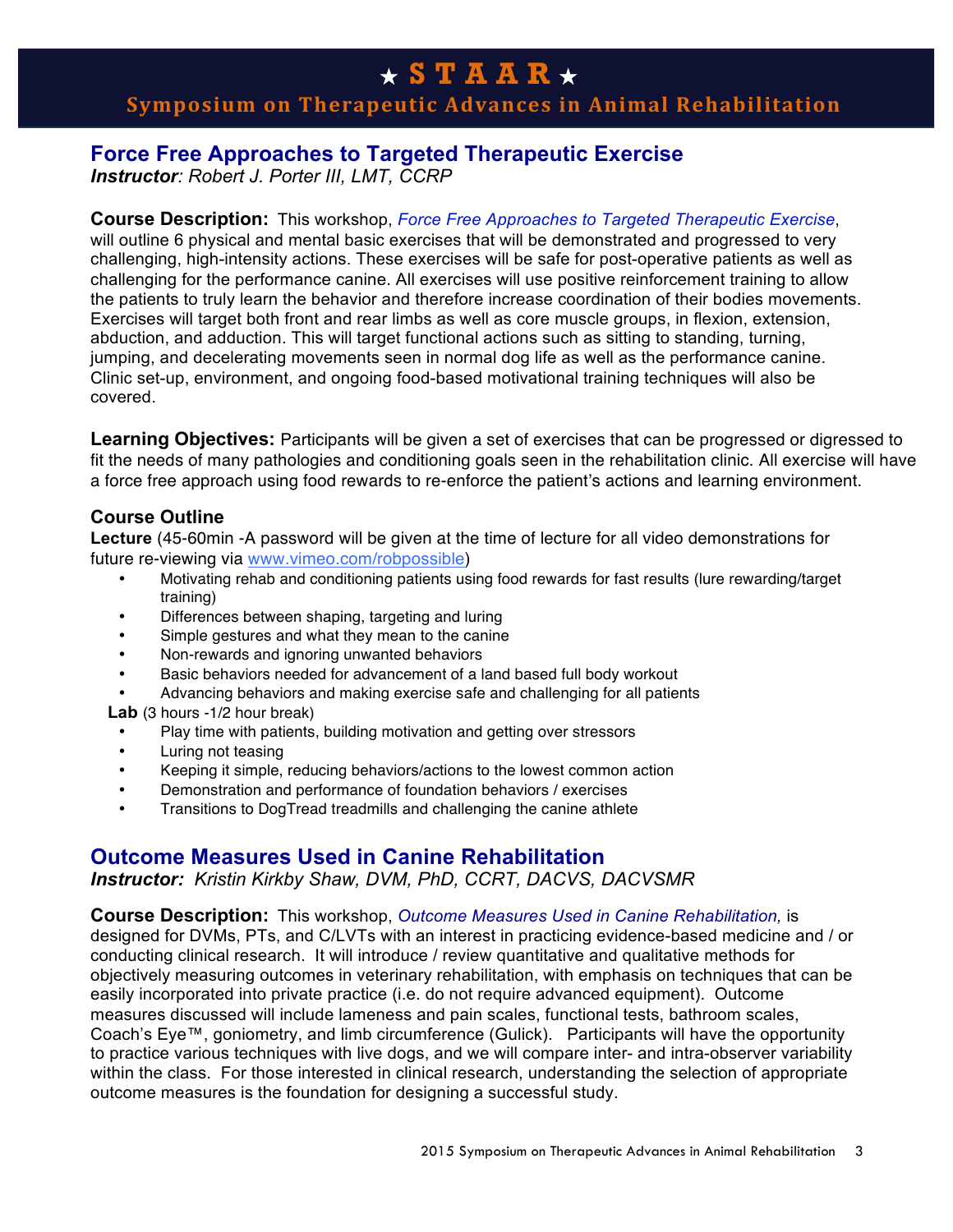# **Symposium on Therapeutic Advances in Animal Rehabilitation**

## **Outcome Measures Used in Canine Rehabilitation – cont'd**

### **Learning Objectives**

- Gain confidence in performing 2-3 outcome measures that can be incorporated into your practice
- Become familiar with the different chronic pain scales and choose one that you will use in your practice to guide pain management protocols
- Understand how to choose outcome measures that will answer the question(s) of interest in a clinical trial

# **Course Outline**

## **Lecture/ Discussion**

- What is an outcome measure (OM)?
- Why use OM?
- What is validated?
- Overview of subjective measurements
- Pain scores—acute and chronic
- Lameness scores
- Body condition score
- Overview of objective measurements
- Goniometry
- Thigh, antebrachial circumference
- Bathroom scales (and other static weight-bearing measurement tools)
- Kinetics (force plate, pressure mat)
- Kinematics (3-D, Coach's Eye™)
- **Thermography**
- Functional tests
	- Finish canine stifle index
	- FinFun--neuro dysfunction
	- 6-minute walk test

#### **Lab**

- Pain scales: VAS, NRS, Glasgow, CBPI and CN Orthopedic Index—fill out for one of their own dogs how long does it take to fill out? Discussion
- Dogs—lameness scores, BCS, goniometry, limb circumference, bathroom scales—how is our inter- and intra-observer variability?

## **How to Design, Conduct, and Publish Research in Veterinary Rehabilitation**

*Instructor: Kristin Kirkby Shaw, DVM, PhD, CCRT DACVS, DACVSMR*

**Course Description:** This workshop, *How to Design, Conduct, and Publish Research in Veterinary Rehabilitation,* is designed for rehabilitation practitioners who are interested in contributing to evidence-based veterinary rehabilitation by conducting and publishing clinical research. This is an introductory level course that will familiarize participants with study design, selection of appropriate primary and secondary outcome measures, data collection, and manuscript preparation and submission. This course will not teach statistical analysis but will suggest that those wishing to perform clinical research enlist the assistance of a biostatistician. In the laboratory portion of this workshop, we will brainstorm and design several clinical studies as a group with hope that participants will be able to take these ideas back and conduct a study in their practice. Participants will be asked to fill out a short survey prior to the workshop that will guide the laboratory discussion. **\*Techniques will be demonstrated via video and materials. No dogs will be utilized in this workshop.**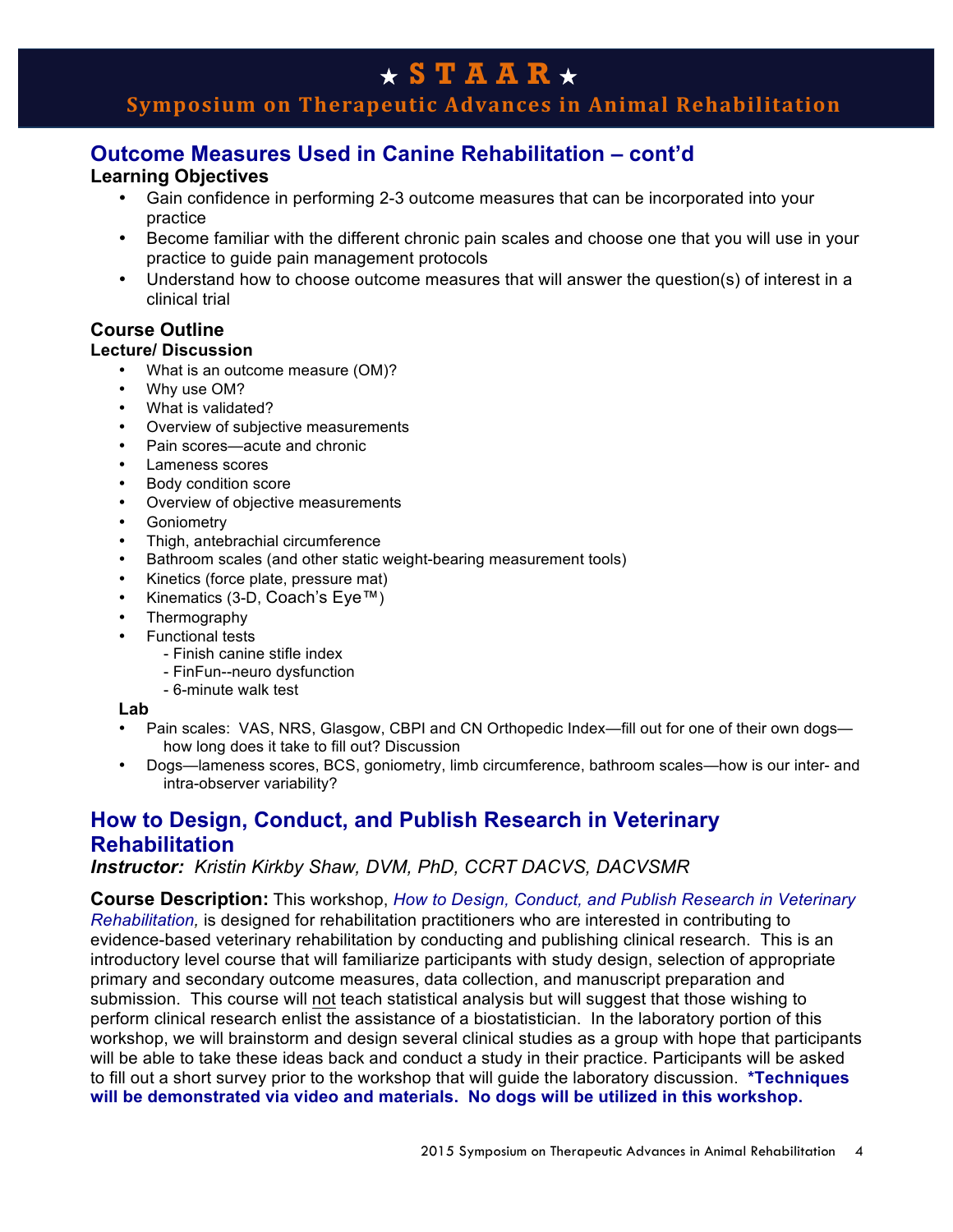# **Symposium on Therapeutic Advances in Animal Rehabilitation**

# **How to Design, Conduct, and Publish Research in Veterinary Rehabilitation – cont'd**

Survey questions will include:

- What are the most common conditions treated? (# / month)
- What modalities and therapeutic tools (acupuncture, UWTM, pool, etc.) do you use in your practice?
- Do you treat certain conditions with any standard protocol?
- What outcome measures do you currently use? Have you used in the past?
- Have you conducted research and/or published before?
- What resources do you have to help—technicians, time, stats, financial support?
- What clinical observations and questions do you have?

### **Learning Objectives**

- Participants will ideally be able to design a simple clinical trial based on a focused clinical question utilizing primary and secondary outcome measures
- Participants will become familiar with manuscript preparation and submission
- Participants will network with one another to design and conduct a multi-center clinical trial following the workshop

## **Course Outline**

#### **Lecture / Discussion**

- Evidence-based medicine
- Why it matters
- Levels of evidence / types of study design
- Designing a research project
- Clinical observation  $\rightarrow$  Hypothesis
- Narrowing down the questions--KISS
- Comparing outcomes vs. hypothesis testing
- Design approach: experimental vs. observational
- Experimental: how many groups? Methods of randomization. Blinding, controls--placebo, gold standards
- Time frame and time line: pProspective vs. retrospective; cross-sectional vs. longitudinal
- Inclusion and exclusion criteria
- Confounding factors—pain meds, modalities, concurrent medical/ortho/neuro disease, age, breed, etc.
- What type of study CAN I do in my practice: resources, funding, time, caseload
- Statistician is needed: calculating sample size, eliminating confounding factors, defining clinically relevant outcomes
- What outcome measures will be used
- Organization is key: who will be responsible for collecting data? Where will it be stored?
- Paperwork: client consent, data collection forms, client questionnaires, pain scores, etc.
- Analyzing data
- Statistician should be involved from the beginning
- Some types of studies may not need advanced stats (or any stats)
- Getting published
- Choosing a journal
- Instructions for authors
- Who are your co-authors
- Preparing the manuscript
- Acknowledging limitations of the study
- Submitting the manuscript
- What to expect from reviewers
- What to do if your paper is rejected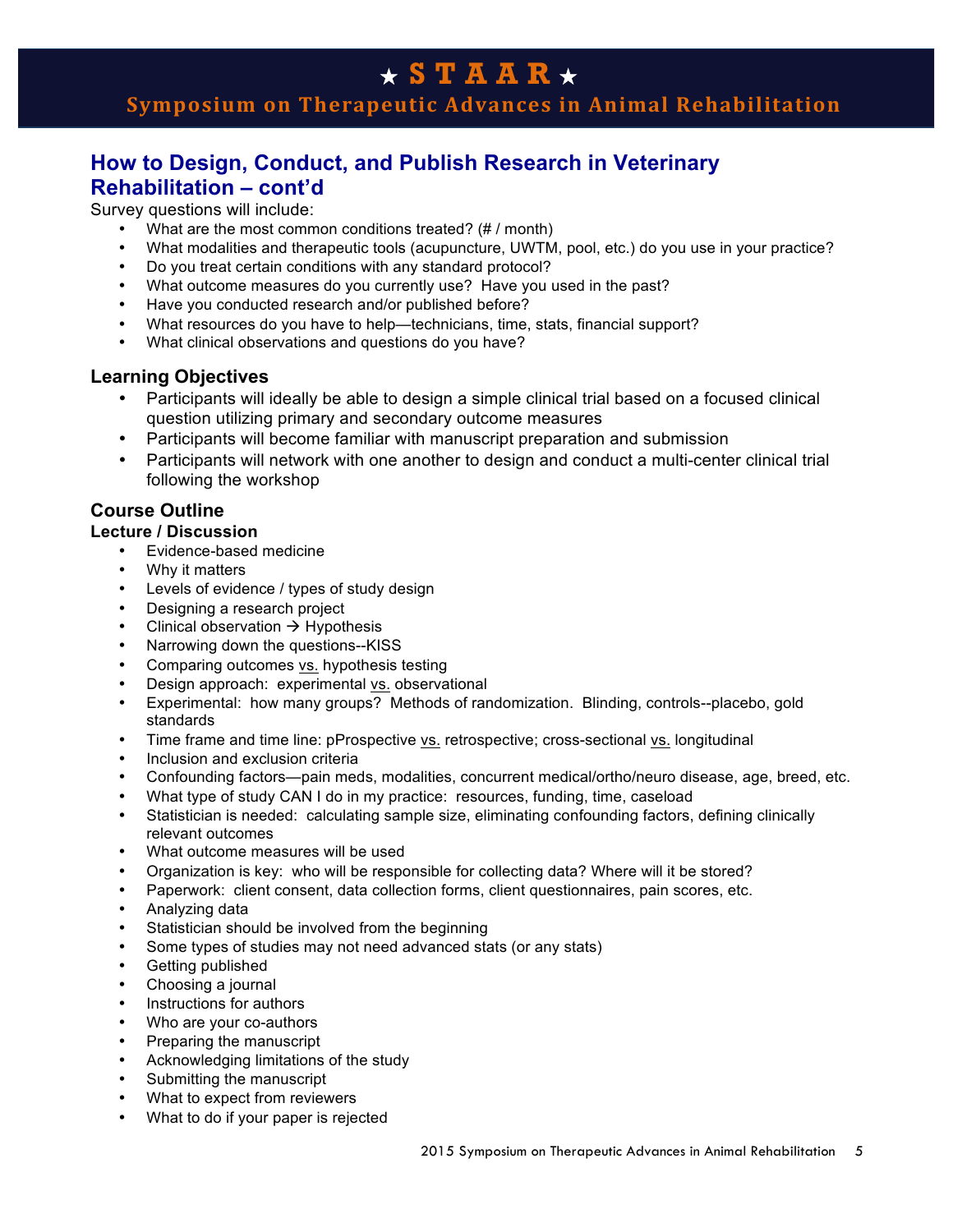# **Symposium on Therapeutic Advances in Animal Rehabilitation**

# **How to Design, Conduct, and Publish Research in Veterinary Rehabilitation – cont'd**

- Presenting your data in other formats
- Abstracts at conferences
- Local VMA, share with local vet community and rehab community
- AARV newsletter
- Lets give it a try! Group brainstorming—prior to the workshop we will collect information from the attendees and ask them to start thinking about questions they would like to answer.
- Pre-workshop survey:
- What are their most common cases? (# / month)—post surgical? How soon? Which surgeries?
- What modalities and therapeutic tools (acupx, UWTM, pool, etc) do they use?
- Do they treat certain conditions with any standard protocol?
- What outcome measures do they currently use? Have they used?
- Have they conducted research and/or published before?
- What resources do they have to help—technicians, time, stats, financial support
- What clinical observations and questions do they have?
- Brain storming clinical questions
- Narrowing down the question

**Lab**

- Designing a retrospective study—As a group we will work through defining the clinical question and hypothesis, what outcome measures will be used, how/who would collect the data, is it a case series/ descriptive study or are there opportunities for statistical analysis
- Designing a quasi-experimental study
- Designing a prospective experimental study
- Next steps
- Do any of the participants want to collaborate on a multi-center study? Who will be lead author?
- Remember to start with a simple question
- Enlisting a mentor

#### **\*Techniques will be demonstrated via video and materials. No dogs will be utilized in this workshop.**

# **WaterWorks – A New Perspective: Using Functional and Physical Techniques to Direct Aquatic Therapies**

*Instructor: Tania Costa, VT, CCRP, CAAP, CMT*

### **Course Description:** This workshop, *WaterWorks-A New Perspective: Using Functional and*

*Physical Techniques to Direct Aquatic Therapies*, will include examples of swimming and underwater treadmill session protocols. Topics of discussion will include; breed specific concerns, swimming styles in dogs, and using positive reinforcement to promote successful aquatic sessions. Ideas will be presented to maximize sessions including manual therapy techniques, external devices, and utilizing common athletic re-training principles to aid in recovery of various orthopedic and neurological conditions. Participants will learn ways to determine session protocols for a variety of different rehab cases including conditioning and weight-loss programs. The lab will consist of video presentations of case work-ups and how various known orthopedic and neurological gait-patterning issues can be addressed. Participants will work through various case presentations and discuss various physical and functional manual therapy techniques that can help maximize therapeutic plans. Audience participation through case presentations is encouraged. **\*Techniques will be demonstrated via video and materials. No dogs will be utilized in this workshop.**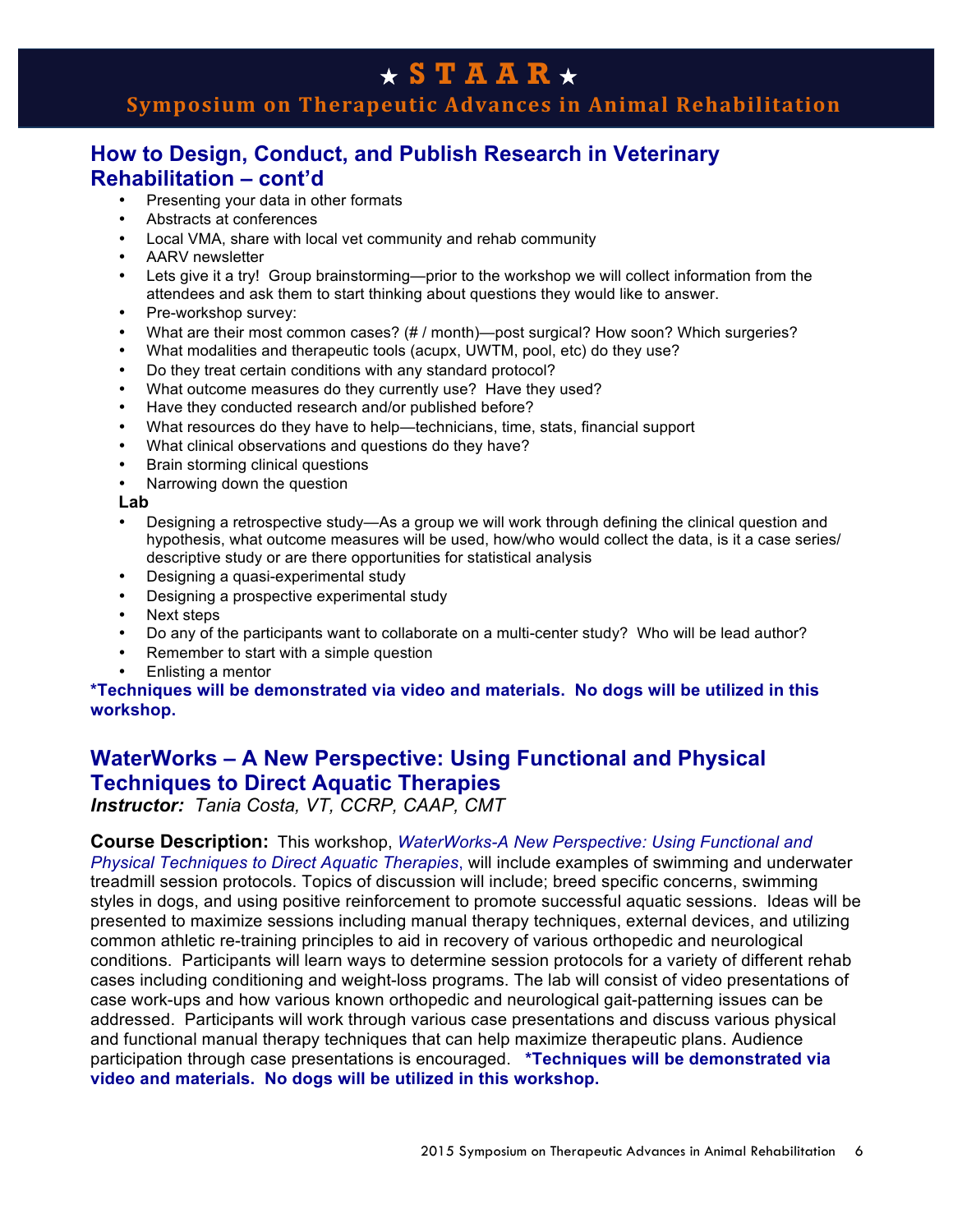# **Symposium on Therapeutic Advances in Animal Rehabilitation**

# **WaterWorks – A New Perspective: Using Functional and Physical Techniques to Direct Aquatic Therapies – cont'd**

## **Learning Objectives**

- Review of the limited research utilizing the underwater treadmill (UWTM) and swimming environments to direct therapy goals
- Participants will review various breed specific concerns, swimming styles in dogs, and ways to direct therapy goals
- Participants will learn how to identify various orthopedic and neurologic gait abnormalities in the UWTM and assign manual therapy techniques to direct therapy
- Discussion of advanced training principles in the UWTM and pool and how to apply them to rehab sessions (strength, endurance, proprioception, and speed)
- Participants will learn how to structure aquatic therapy protocols for a variety of orthopedic/neurological conditions
- Various 'gadgets' will be demonstrated to give the participant ideas on how to improve movement in the water to maximize patient outcomes
- Conditioning and weight loss program ideas will be briefly discussed
- Video analysis of orthopedic and neurologic patients in land treadmill, UWTM, and pool will be evaluated and discussed
- **Participants should email Tania@caninewellness.com with footage of interesting cases by Feb 21st 2015**

## **Course Outline**

### **Lecture**

- Introduction
- Brief review of the various studies done in dogs cats and rats with regards to water therapy and how it can impact therapy protocol's
	- o Studies done using UWTM in dogs
	- o Studies done using swimming in rats
	- o Studies done using land treadmill in cats
	- o How these study results can be used in therapy sessions
- Breed specific issues and swim styles, and how you can aid in improving sessions
	- $\circ$  Brachiocephalic, deep chested, muscular breeds, sight hounds vs. natural swim breeds
	- o Guarding breeds
	- $\circ$  Understanding each of the swim styles and techniques to direct therapy goals
	- $\circ$  Precautions for swimming in dogs (e.g., wobblers syndrome, heart murmurs, seizures, aggressive dogs, the very senior dog)

### **Video Lab & Discussion**

### **Lecture**

- Identification of various orthopedic and neurological rehab patient gait abnormalities in the UWTM and how to improve outcomes (e.g., pivot shift, hyperextension issues of carpal and tarsal joints, crossing of front or back legs)
	- $\circ$  Various orthopedic movement issues will be discussed and how to use manual therapy techniques and 'gadgets' to direct therapy
	- $\circ$  Dealing with muscle injuries ideas on when to use aquatic therapy
	- $\circ$  Neurological patients: decreasing neural pain, neural adaptations, and retraining gait mechanics
	- $\circ$  Neurological movement issues and techniques to direct therapy goals (e.g., ataxic dog, paralyzed dog, vestibular)

### **Video Lab & Discussion**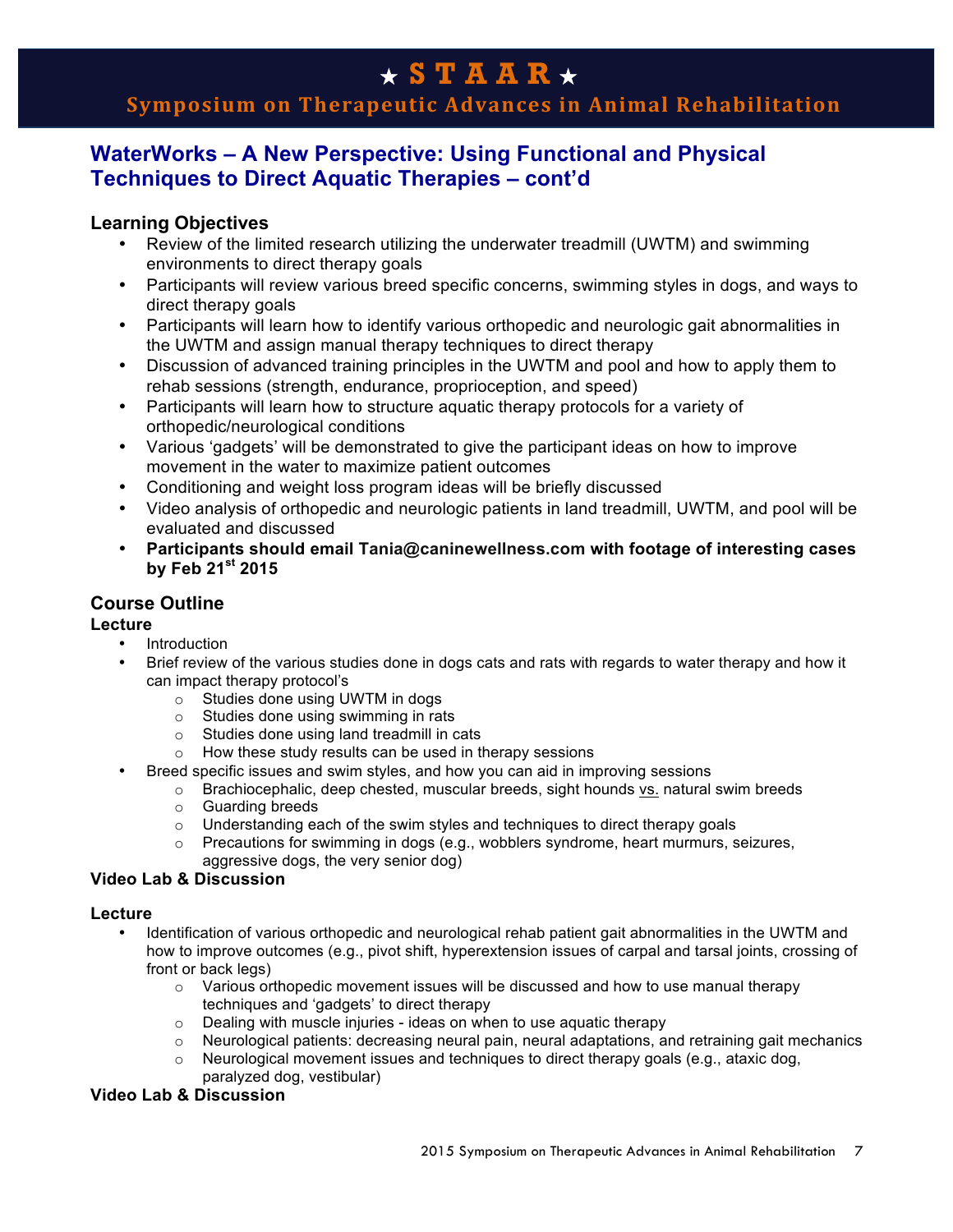# **Symposium on Therapeutic Advances in Animal Rehabilitation**

# **WaterWorks – A New Perspective: Using Functional and Physical Techniques to Direct Aquatic Therapies – cont'd**

### **Lecture**

- Discussion of advanced principles in the pool and UWTM
	- $\circ$  Why we care about the proper movement of dogs in the water environment
	- o Positive reinforcement to help scared dogs enjoy water sessions
	- o How research can direct therapy goals in the pool and UWTM
	- $\circ$  Why do we want to vary sessions in the aquatic environment  $\circ$  Discussion of programmable sessions in the UWTM how he
	- Discussion of programmable sessions in the UWTM how helpful are they?
	- $\circ$  Basic principles of the human training program: speed, endurance, proprioception, and strength training, and how these principles apply to the canine patient in the aquatic environment

#### **Video Lab & Discussion**

#### **Lecture**

- How to develop session protocols for the rehab patient to maximize client outcomes
	- o Goal-setting and its importance for the patient and the client
	- o Using land exercises and adapting them to the UWTM and pool
	- $\circ$  Adding speed, endurance, proprioception, and strength training in your therapy session
	- $\circ$  Determining length of time in aquatic environment (quality <u>vs</u>. quantity)  $\circ$  Swimming vs. UWTM
	- Swimming vs. UWTM
	- $\circ$  What happens if the dog has some setbacks educating your client

#### **Video Lab & Discussion**

#### **Lecture**

- Developing a weight loss or conditioning program
	- o Principles for developing a conditioning or weight loss program
	- o Determining patient fitness levels
	- o Woof-Watchers weight loss program
	- o How and when to increase intensity
	- o Understanding athletic re-training methods (speed, endurance, proprioception, and strength) to direct therapy
- Further discussion (time permitted)
	- $\circ$  A comparison of ataxic dogs utilizing land treadmill, UWTM, and swimming
- Interactive discussion of participant-submitted cases **participants should email Tania@caninewellness.com with footage of interesting cases**

#### **\*Techniques will be demonstrated via video and materials. No dogs will be utilized in this workshop.**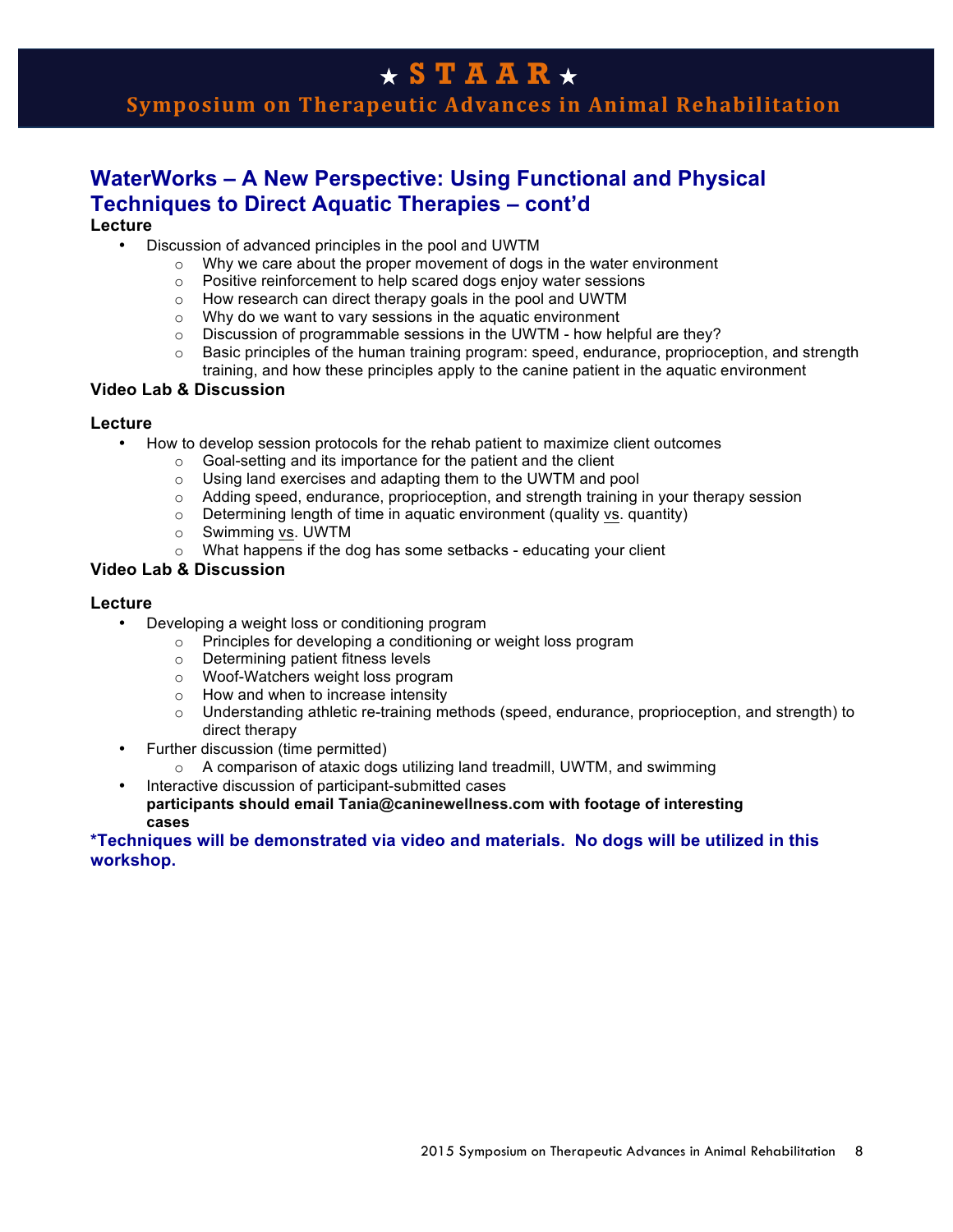# **Symposium on Therapeutic Advances in Animal Rehabilitation**

# **Management of the Lifespan of Canine Hip Dysplasia**

*Instructor: Laurie Edge-Hughes, BScPT, MAnimSt (Animal Physio), CAFCI, CCRT*

**Course Description:** This workshop, *Management of the Lifespan of Canine Hip Dysplasia*, is designed to provide participants with a background into the current understanding of canine hip dysplasia and will touch briefly on current veterinary surgical options for this condition. We will focus on the goal of prevention of canine hip dysplasia, management of laxity, and management of osteoarthritis and pain in the advanced (arthritic) cases as an animal with the conditions ages. Topics covered will include manual assessment of the hips and secondary regions found to concurrently exhibit pain and/or dysfunction. Targeted physical therapies such as exercise, mobilizations, massage, acupoint localization and stimulation, and myofascial trigger point identification and treatment will be practiced. The science of pain, neurophysiologic responses to manual therapy, theories and science relating to acupuncture and massage, and considerations regarding nutraceuticals and medications will be discussed.

### **Learning Objectives**

- Participants will gain a basic understanding of the current thoughts and veterinary management of canine hip dysplasia (CHD)
- Participants will improve their assessment skills for young dogs with CHD or older dogs with hip osteoarthritis (OA)

Participants will be instructed exercise therapies for young or old dogs with hip issues

- Participants will understand how to and where to massage and or mobilize the patient with CHD
- Participants will learn how to identify key acupuncture points to target the hips and where and how to find myofascial trigger points and address them
- Participants will gain an appreciation for the complexity of pain management

Participants will be able to discuss nutraceutical and medicinal options as they pertain to pain management or joint health

## **Course Outline**

### **Lecture** (45 minutes)

- What is known about CHD and surgical options
- Prevention of CHD (theories and research)
- Management of laxity
- Management of pain

### **Lab** (45 minutes)

- Testing and/or palpating for hip laxity, hip pain, muscle weakness
- Assessing for secondary sites of issue (MTrPs, SIJ, and spinal issues)

### **Lecture** (1 hour)

- Management of OA (early and late stages) and what's going on in the joint
- The science of pain (in relation to peripheral and central sensitization)
- Neurophysiology of manual therapy
- Exercise for prevention, slowing, pain management, and support of an OA hip
- Acupuncture and massage theory and science
- Nutraceutical and medical options

**Lab** (1.5 hour)

- Manual therapy for the hip
- Massage for the hip region
- Acupoint localization and stimulation around the hip
- Myofascial Trigger Point identification and treatment
- Exercises for strength and stretching around the hip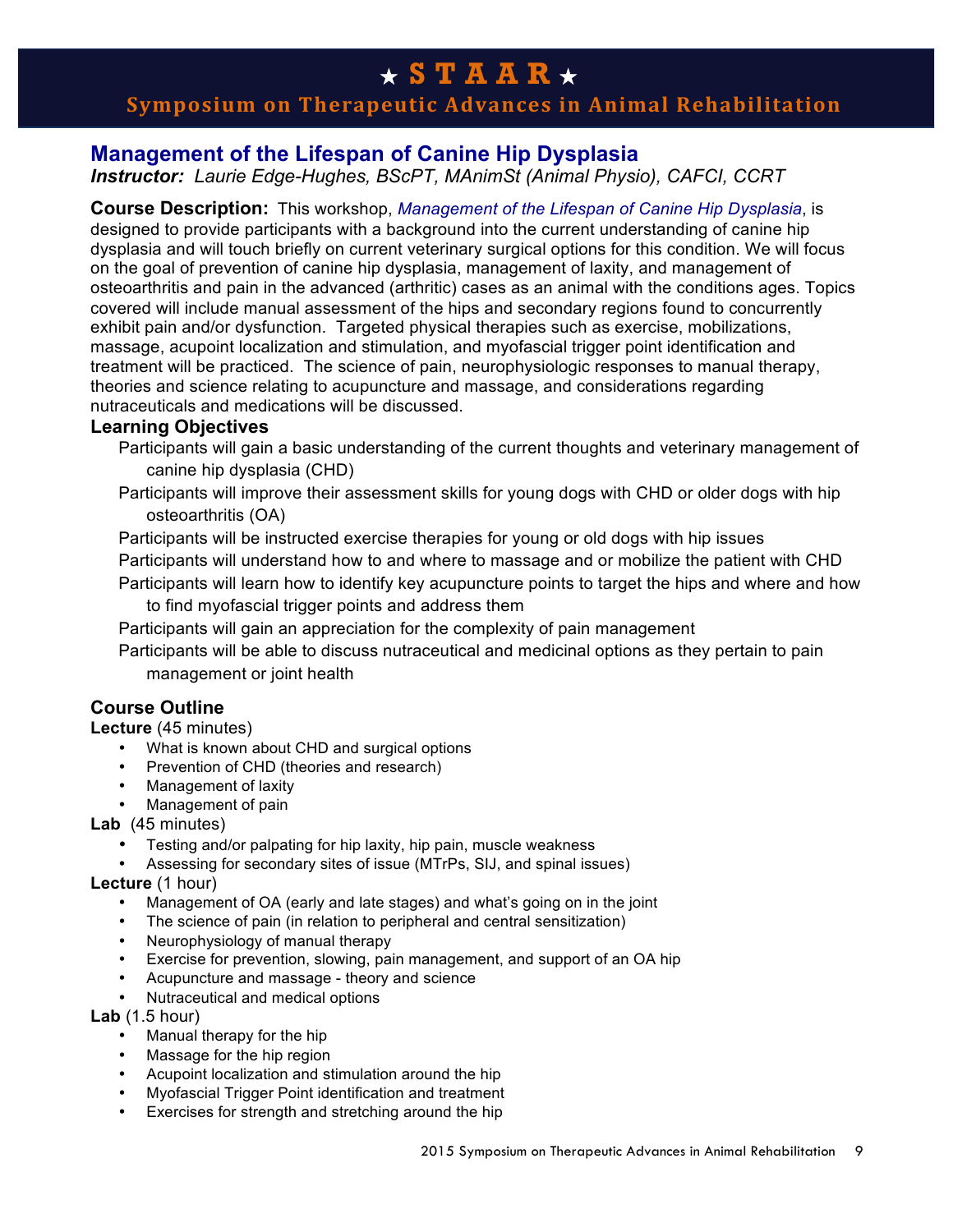# **Symposium on Therapeutic Advances in Animal Rehabilitation**

## **Introduction to Craniosacral Therapy**

*Instructor: Laurie Edge-Hughes, BScPT, MAnimSt (Animal Physio), CAFCI, CCRT*

**Course Description:** This workshop, *Introduction to Craniosacral Therapy*, is designed to provide participants with a background into craniosacral therapy. A brief history of osteopathy (and specifically craniosacral therapy) concepts and theories will be explored. Participants will be challenged to explore a new paradigm of palpation, assessment, and treatment by feeling for and working with the craniosacral rhythm. A therapy protocol for a sample craniosacral session will be learned.

### **Learning Objectives**

Participants will be introduced to osteopathy and craniosacral therapy

- Participants will be instructed in the indications and contraindications for craniosacral therapy
- Participants will gain a basic understanding of the gentle touch and perceptions required to practice craniosacral therapy
- Participants will improve their touch skills in order to feel for craniosacral rhythm

Participants will be instructed in concepts specific to craniosacral therapy utilization (listening, still points, release points, tissue release signs craniosacral rhythm, balancing, etc)

Participants will learn how and where to induce a 'still point'

Participants will learn how to address the key 'release points'

Participants will learn a multistep protocol to use in whole or in part to input craniosacral therapy into their toolkit of therapy options

## **Course Outline**

**Lecture & Lab** (1 hour)

- Introduction to craniosacral therapy & osteopathy
- Craniosacral rhythm
- Right brain / left brain
- Light forces
- Tissue release phenomenon and the therapeutic pulse
- Contraindications
- "Get over yourself & just try it!!!"
- **Lab** (3 hours) A Craniosacral Protocol
	- Listening
	- Still points
	- Releases
	- L7-Se decompression
	- Ilial gap
	- Dural tube glide
	- Individual spinal bones
	- Paired extremity bones
	- Balancing
	- TMJ
	- Still point
	- V-Spread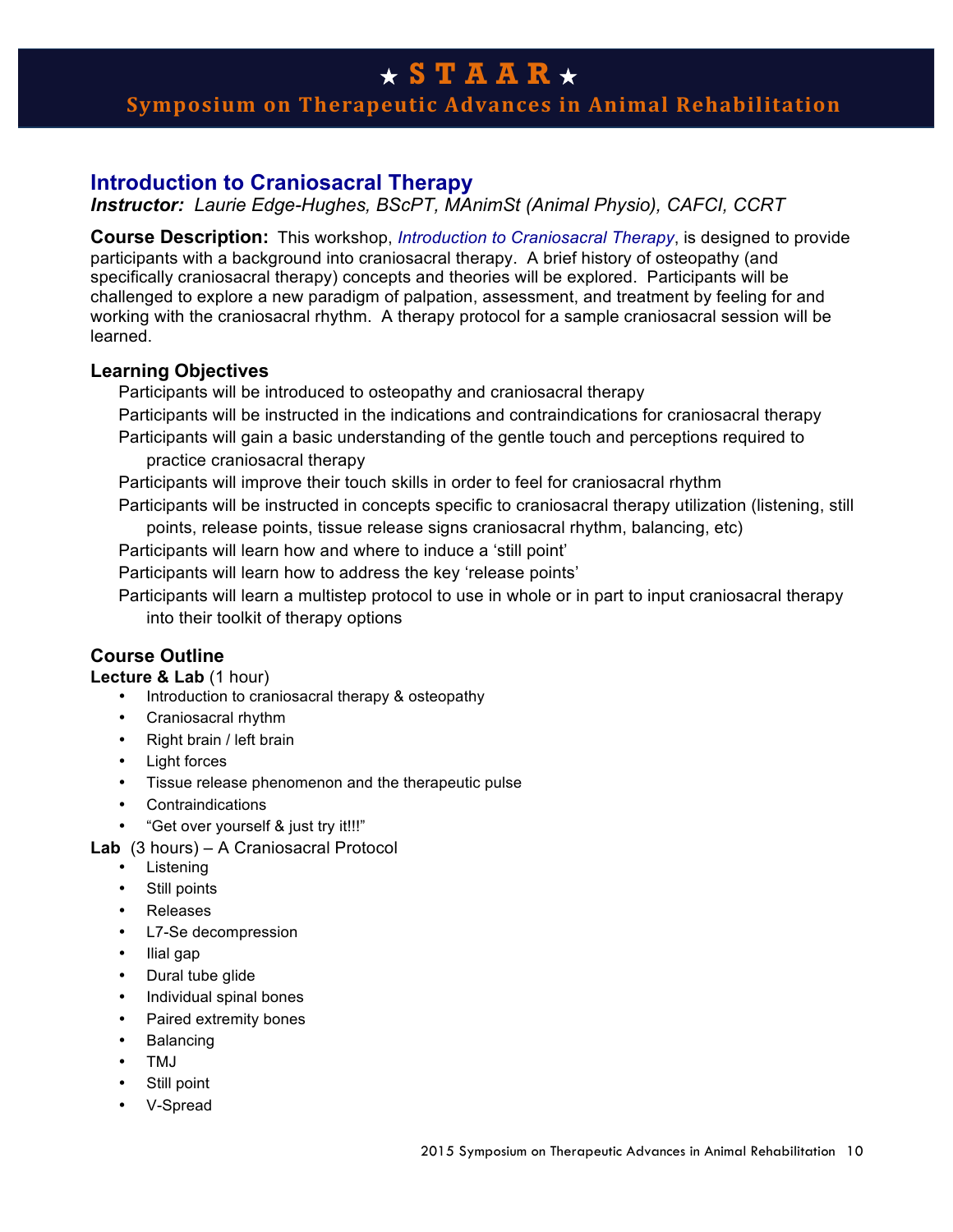**Symposium on Therapeutic Advances in Animal Rehabilitation** 

## **Physical Therapy Treatments for Sports-Related Injuries**

*Instructor: Ria Acciani, MPT, CCRP*

**Course Description:** This workshop, *Physical Therapy Treatments for Sports-Related Injuries* provides participants with a working knowledge of the evaluation skills needed to assess sportsrelated injuries. The focus of this course is to give participants the ability to utilize manual skills and techniques to effectively treat clinical findings that stem from sports-related soft tissue injuries.

### **Learning Objectives**

Participants will:

- Gain solid knowledge/understanding of the functional anatomy of the shoulder, stifle, and hip
- Be able to conduct a subjective and thorough physical exam of the shoulder, stifle and hip
- Learn the common areas of muscular restriction and joint hyper/hypomobility that can be associated with sports-related injuries
- Understand and perform advanced manual techniques to effectively treat objective findings
- Learn general time frames for progression of treatment for sports-related injuries

### **Course Outline**

**Lecture:** Evaluation/Assessment for sports-related injuries of the shoulder

- Quick review of anatomy
- Review of joint mechanics and gait
- Outline pathology and mechanism of injury for specific sports-related injuries
- Discuss special tests and goniometric measurements associated with injury

**Lab:** 

- Demo Special tests and goniometric measurements
- Practice special tests and goniometry
- Soft tissue assessment and flexibility testing
- Mobility testing and treatment

**Lecture:** Evaluation/Assessment for sports-related injuries of the stifle and hip

- Quick review of anatomy
- Review of joint mechanics and gait
- Outline pathology and mechanism of injury for specific sports-related injuries
- Discuss special tests and goniometric measurements associated with injury

**Lab:**

- Demo Special tests and goniometric measurements
- Practice special tests and goniometry
- Soft tissue assessment and flexibility testing
- Mobility testing and treatment
- Gait evaluation to identify location of injury
- Advanced manual techniques to address specific muscular and joint restrictions associated with specific injury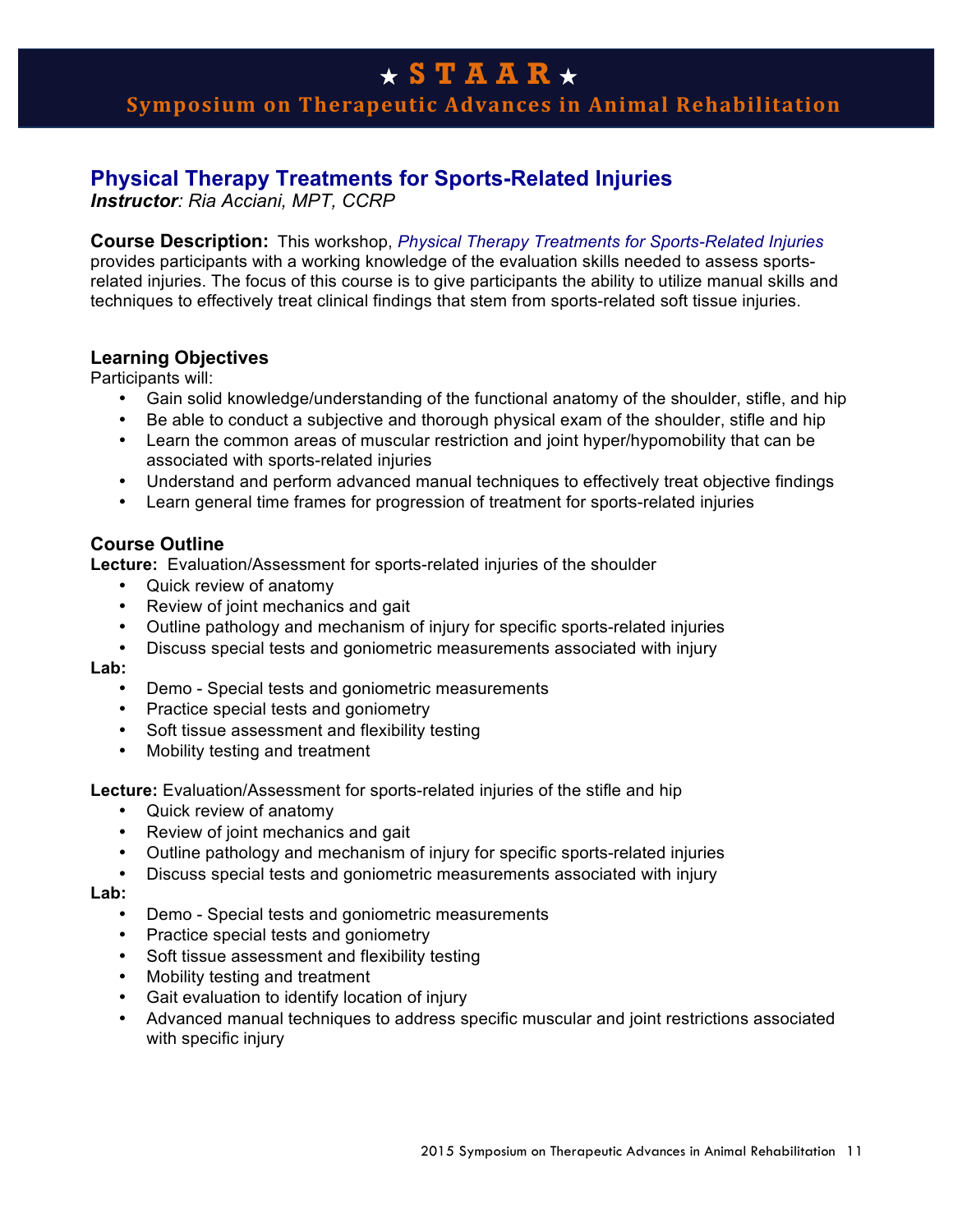# **Symposium on Therapeutic Advances in Animal Rehabilitation**

### **EQUINE WORKSHOPS - - COURSE DESCRIPTIONS & OUTLINES**

*(4.0 contact hours per 1/2-day workshop; 8.0 total contact hours)*

## **Use of Motion Palpation Exam to Localize and Treat Sport Horse Lameness and Performance Deficit**

*Instructor: Sean Redman, DVM*

**Course Description:** Dysfunction of the axial myoskeleton is a common cause of lameness and performance deficit in the sport horse and the racehorse. Even with advanced diagnostic imaging techniques, lesions in such cases are often difficult or impossible to localize and treat effectively by traditional methods. The motion palpation examination is a vital tool for veterinarians to use on a daily basis when treating equine athletes, whether they are resting, recovering from injury, or in full training and competition mode. Examination findings can be used to develop and institute same-day treatments, which can dramatically improve performance and overall health and quality of life for the patient. Client demand is high, and these skills are accessible by all equine veterinarians. This workshop is an introduction to this system.

#### **Learning Objectives**

Participants will learn what presenting complaints should trigger the use of the motion palpation examination

- Participants will learn to identify gait deficits associated with pelvis and/or spinal dysfunction, and postural abnormalities related to the same will be discussed
- Participants will observe, learn, and practice the motion palpation exam under the supervision and guidance of the instructor
- Participants will learn to identify patterns of dysfunction that will result in the crystallization of a treatment plan

## **Course Outline**

#### **Lecture**

• Chiropractic case studies

#### **Labs**

- Assessing the axial skeleton using the motion palpation exam
- Chiropractic therapy demonstration/discussion
- Saddle fit made simple troubleshooting a hot spot in veterinary medicine
- Adjunct therapies to complement chiropractic

## **A Structural Review and Rehabilitation of the Equine Core**

*Instructor: Heather Beaudry, DC, BSc, LVT, CKTP1, CKTP2, CAC, CGT*

**Course Description:** The instructor will lead participants through an anatomical review of the equine "core muscles", core function, and their significance with respect to performance, performance enhancement, injury prevention, and principles of conditioning. A review of the equine back's response to injury and pain will be discussed. Participants will participate in a lecture along with a live demonstrations and a hands-on assessment. The workshop will provide demonstrations of advanced rehabilitation and physiotherapy techniques and give participants the opportunity to practice these techniques through hands-on applications.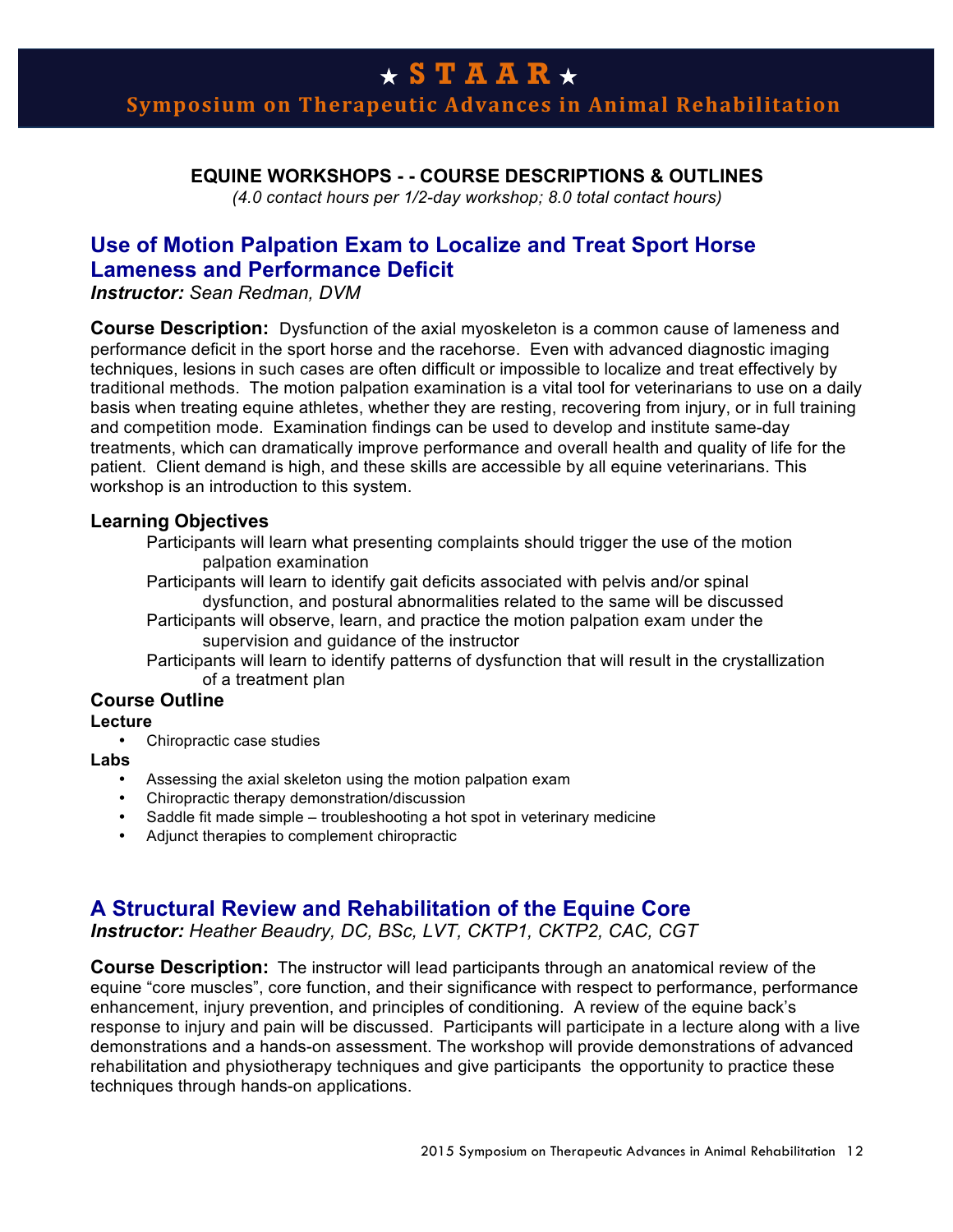# **Symposium on Therapeutic Advances in Animal Rehabilitation**

# **A Structural Review and Rehabilitation of the Equine Core – cont'd**

### **Learning Objectives**

- Participants will apply their knowledge and understanding of the equine musculoskeletal system towards rehabilitation of "core" stability
- Participants will gain an appreciation of core rehabilitation through examination of scientific literature
- Participants will be able to evaluate the core posture and structure to determine the degree of pathophysiological core compromise contributing to overall performance and movement dysfunction and pathology
- Participants will understand the necessary steps (manual therapy, modalities, exercise techniques, exercise band application, KinesioTape® application) to progress the physiologically weak-cored equine through a functional rehabilitation program
- If time permits, discussion regarding treatment planning may be conducted

### **Course Outline**

**Lecture:** A thorough review of equine musculoskeletal anatomy and physiology will be presented. A review of equine [possibly canine and human literature for supportive scientific data] scientific literature regarding core instability, spinal pathology, spinal pathophysiology, and spinal rehabilitation will be presented and reviewed.

**Laboratory:** Active participant assessment of the equine musculoskeletal system and core

**Laboratory:** Manual static and biomechanical evaluation of equine spinal and soft tissue mobility

**Laboratory:** Application of physiotherapeutic aids (exercise bands and equipment, KinesioTape®) and the impact on equine posture and biomechanical output

Laboratory: Practicing of physiotherapeutic aid application with concurrent devise of applicable treatment plans (including inflammatory control, static exercises, and modality application)

# **Equine Stifle Dysfunction and Poor Hind End Impulsion: Evaluation and Treatment**

*Instructor: Jennifer Brooks, PT, Med, CERP, CCRP*

**Course Description**: Through lecture and lab, the instructor will lead participants through a thorough evaluation of the equine hind end from a biomechanical perspective, looking at the entire hind limb as a kinetic chain, with specific attention to the stifle joint. The focus will include the instructor's theories as to why many horses struggle with stifle issues, based on conformation, pathologies, and decreased neuromuscular input. Evaluation methods for identifying problematic stifle signs, along with manual therapy and therapeutic exercise approach concepts will be presented, along with evidence-based rationale for treatment selection. Participants will gain a greater understanding of stifle mechanics, pathomechanics, the underlying neuromuscular deficits surrounding intermittent and upward fixation of the patellar femoral joint, and learn methods to treat faulty stifle mechanics and weakness of the equine hind end.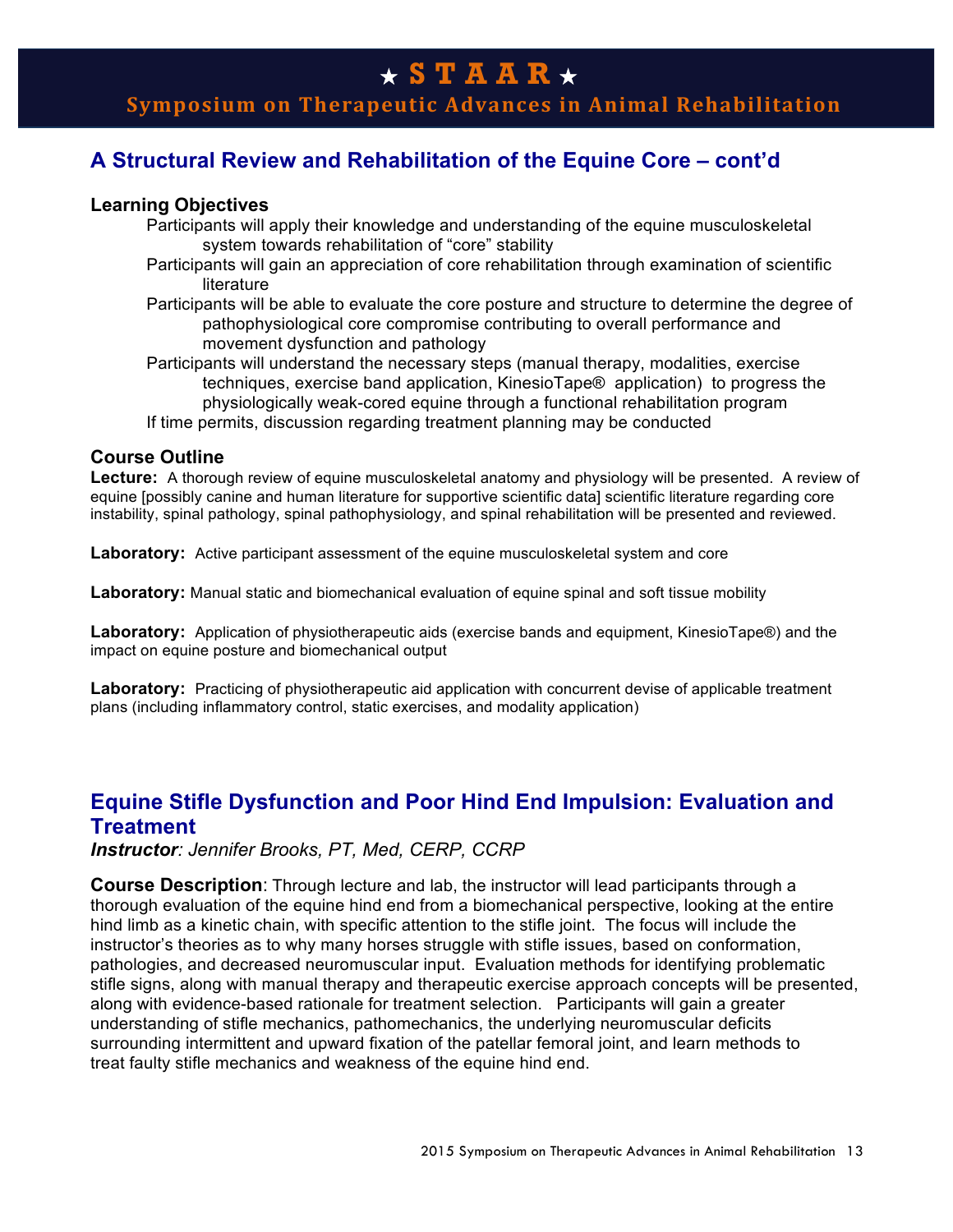**Symposium on Therapeutic Advances in Animal Rehabilitation**

# **Equine Stifle Dysfunction and Poor Hind End Impulsion: Evaluation and Treatment – cont'd**

#### **Learning Objectives**

Participants will be able to identify signs of faulty patellar femoral biomechanics and surrounding neuromuscular function

Participants will gain understanding of intermittent and upward fixation of patella (IUFP) in the horse

Participants will learn evaluation methods to identify hind end weakness and IUFP in the horse Participants will preform therapeutic exercise based treatment approaches for stifle dysfunction Participants will be able to prescribe a treatment plan to address equine hind end weakness Participants will understand the steps to progress the equine patient with IUFP through a rehab

program (including modalities, manual therapy, and exercise techniques)

 Based on therapeutic interventions of patellar femoral dysfunction in human literature, equine applications will be discussed

## **Course Outline**

**Lecture** (1hr 45 min)

- Introductions
- Equine stifle anatomy
- How the equine stifle is analogous to the human knee
- Intermittent / upward fixation of the patella in the equine vs. human patella femoral pain syndrome
- Common veterinary diagnostics and treatment interventions
- Physical therapy approach to stifle dysfunction
- Signs and symptoms and evaluation approaches
- Treatment protocol: Therapeutic stretching and ascending progressive exercise

#### **Lab** (1hr 45 min)

- History-taking and assessment
- Flexibility assessment
- Lateral tail pull (isometric) assessment
- Motor control (isotonic) assessment
- Treatment protocol progression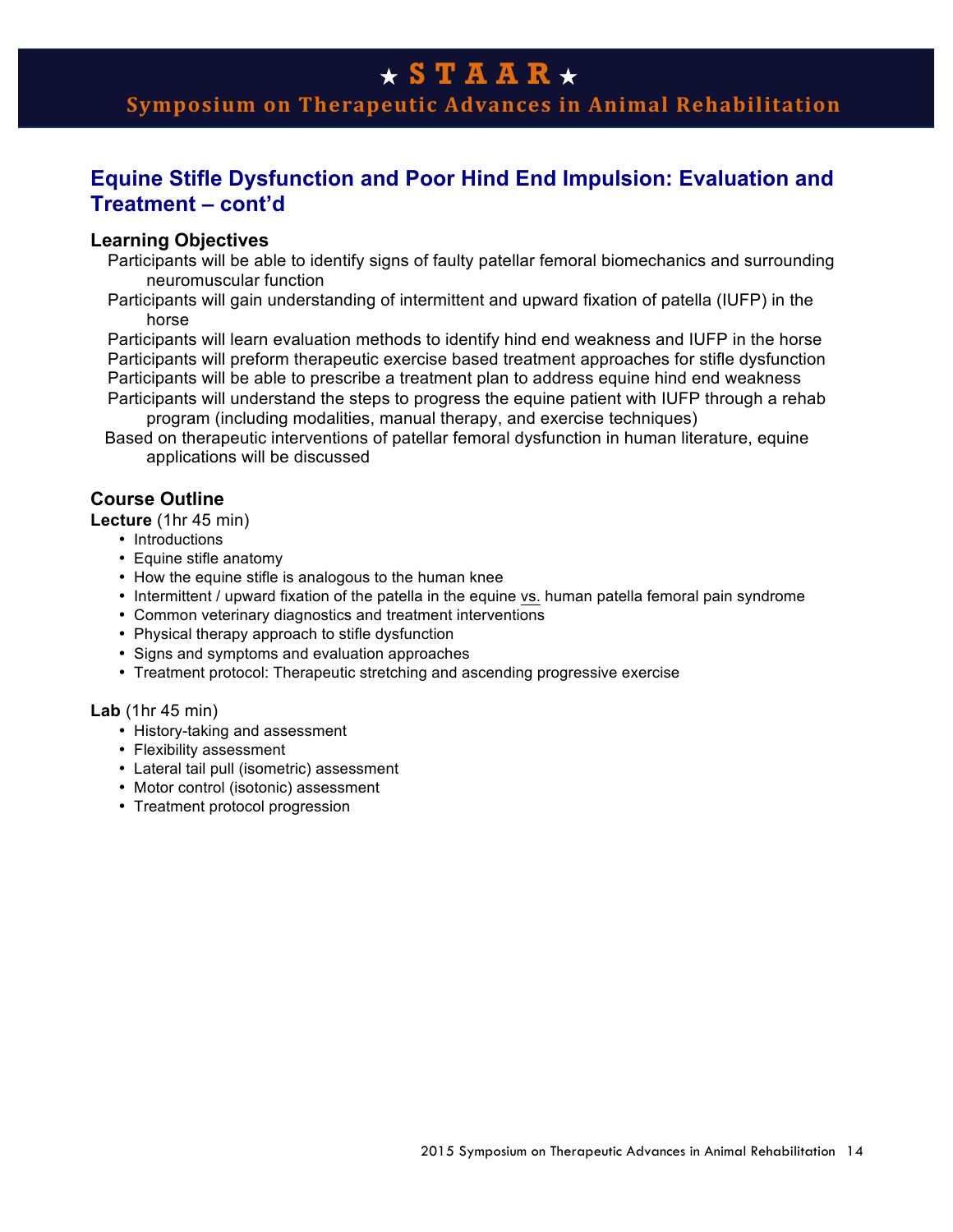# **Symposium on Therapeutic Advances in Animal Rehabilitation**

## **AARV LECTURE TRACK DESCRIPTIONS & OUTLINES**

*(4.0 contact hours per lecture session)*

## **When Can Surgery Help? The Rehab Therapist and Orthopod Working as a Team**

*Speaker: Felix Duerr, DVM, DACVS, Dipl Am Coll Vet Sports Med & Rehab*

### **Lecture**

This lecture session provides overview of treatment options for commonly encountered diseases in the small animal rehabilitation practice. The focus of the lecture is placed on non-surgical treatment and guidelines on when surgery should be pursued. Topics discussed include:

- Osteoarthritis
- Cranial cruciate ligament disease
- Patellar luxation
- Elbow dysplasia
- Hip dysplasia
- Muscle and tendon injuries
- Developmental disease
- Fracture treatment and acceleration of fracture healing

## **Don't Miss this Diagnosis: Tips and Tricks for Early Diagnosis of Canine Musculoskeletal Disease**

*Speaker: Felix Duerr, DVM, DACVS, Dipl Am Coll Vet Sports Med & Rehab*

### **Lecture**

This lecture session provides an overview of the diagnosis of common small animal musculoskeletal diseases with a focus on early diagnosis. The goal of the lecture is to provide diagnostic steps that result in early recognition of disease processes allowing the veterinarian to establish a treatment protocol that aims at maximizing functional outcome. Tips and tricks for a successful physical examination will be provided. Topics discussed include:

- Stifle disease (cruciate disease, patellar luxation, and OCD)
- Elbow dysplasia (including adult-onset/jump-down syndrome)
- Hip dysplasia
- Shoulder injuries (including medial shoulder instability, OCD and supra-/infraspinatus and biceps tendinopathies)
- Osteoarthritis
- Myopathies (including gracilis, iliopsoas, flexor carpi ulnaris, and quadrices myopathies)
- Tarsal and carpal injuries (including OCD, collateral ligament injuries and carpal hyperextension)
- Distal limb injuries (including digit injuries)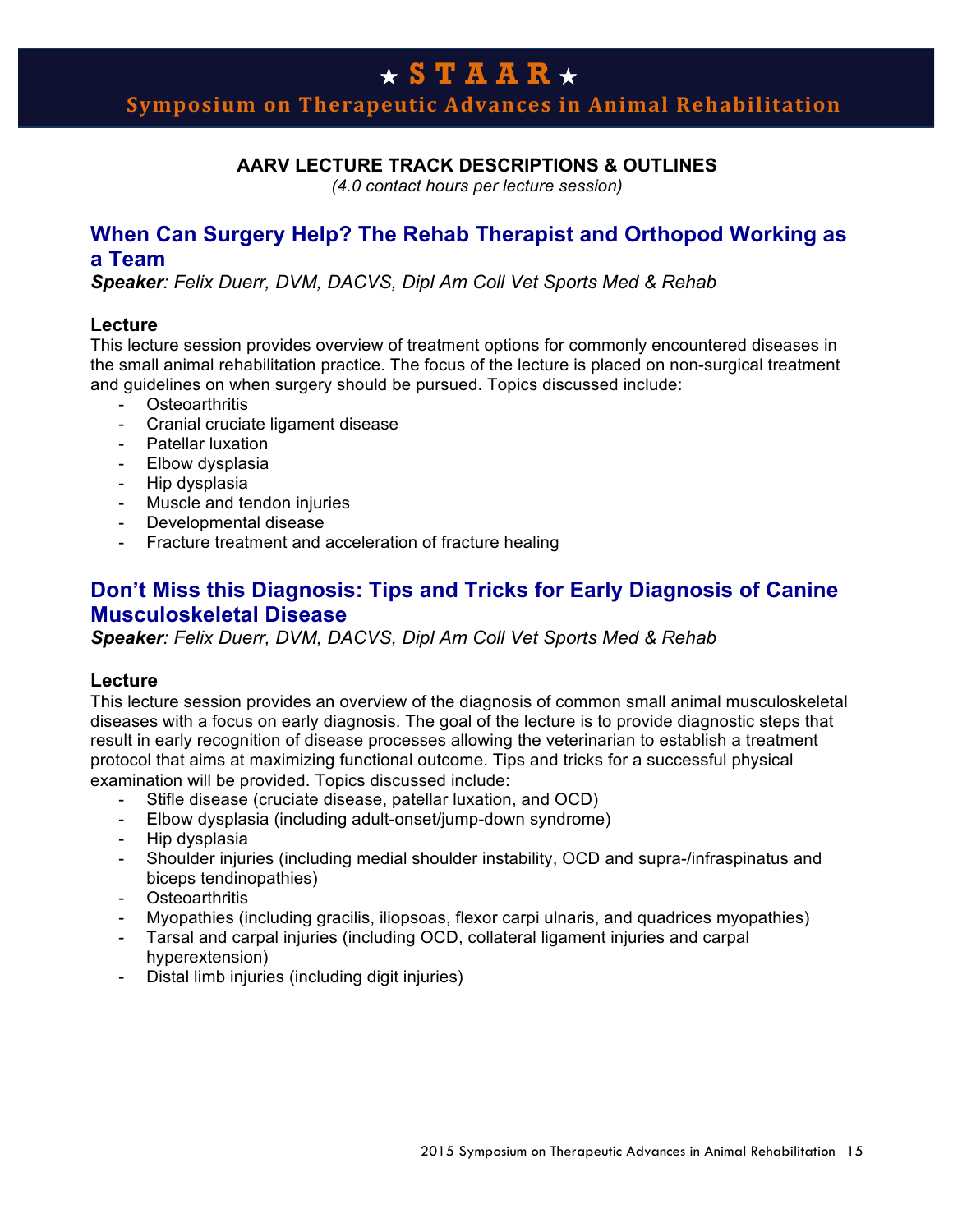# **Symposium on Therapeutic Advances in Animal Rehabilitation**

## **Acupuncture: Improve Pain Management in Your Rehab Patients**

*Speaker: Carolina Medina, DVM, CVA, Dipl Am Coll Vet Sports Med & Rehab*

#### **Lecture**

This lecture will explain the mechanisms of action of acupuncture especially as they pertain to alleviating pain. Scientific studies proving the therapeutic effects of acupuncture will be discussed. Clinical applications of integrating acupuncture with rehabilitation will be described and clinical cases will be presented.

## **Updates on Canine CCL Research Using Computer-Based Simulation**

*Speaker: Gina Bertocci, PhD PE, Professor, Bioengineering, Endowed Chair, Biomechanics*

#### **Lecture**

Cranial cruciate ligament (CrCL) deficiency is one of the most common canine orthopedic injuries, having an economic impact of more than \$1 billion in the United States in 2003. CrCL deficiency has a prevalence of 2.55% across all breeds and is most prevalent in Newfoundlands (8.9%), Rottweilers (8.3%), and Labrador Retrievers (5.8%). Despite such high prevalence, CrCL deficiency is still poorly understood. Surgical intervention is often employed to stabilize the CrCL-deficient stifle, but no single surgical procedure conclusively supports long-term success, osteoarthritis prevention or superiority. We developed a canine pelvic limb 3D computer simulation model of canine gait to gain an improved understanding of stifle biomechanics, as well as factors that may predispose dogs to CrCL rupture.

Our computer model was developed using general-purpose computer-aided engineering software and included canine-specific bone geometry, ligaments, muscles and ground reaction forces. Model simulation of the stance phase of walking was used to evaluate loads placed on stifle ligaments, translation and rotation of the tibia relative to the femur, and contact forces between the femur and menisci in both the intact and deficient stifle.

Commonly employed surgical procedures (tibial plateau leveling osteotomy (TPLO), tibial tuberosity advancement (TTA), lateral femoro-tibial suture stabilization (LFTS) and TightRope<sup>TM</sup> stabilization (TR)), along with a newly designed extracapsular stabilization technique, were implemented in the model through collaboration with veterinary orthopedic surgeons to evaluate the effectiveness of procedures to restore normal, CrCL-intact stifle biomechanics. Ligament loads, along with translation and rotation of the tibia relative to the femur and meniscal loads were evaluated across surgical procedures.

Finally, stifle orthoses offer an alternative to surgical intervention, especially in patients that are poor anesthesia candidates with significant co-morbidities, that are of advanced age or whose owners lack the financial means for more costly surgery. We have implemented a customized stifle orthosis in our computer model to investigate associated stifle biomechanics. Orthosis stabilized stifle biomechanics were compared to the intact stifle, CrCL-deficient stifle and surgically stabilized CrCL-deficient stifle.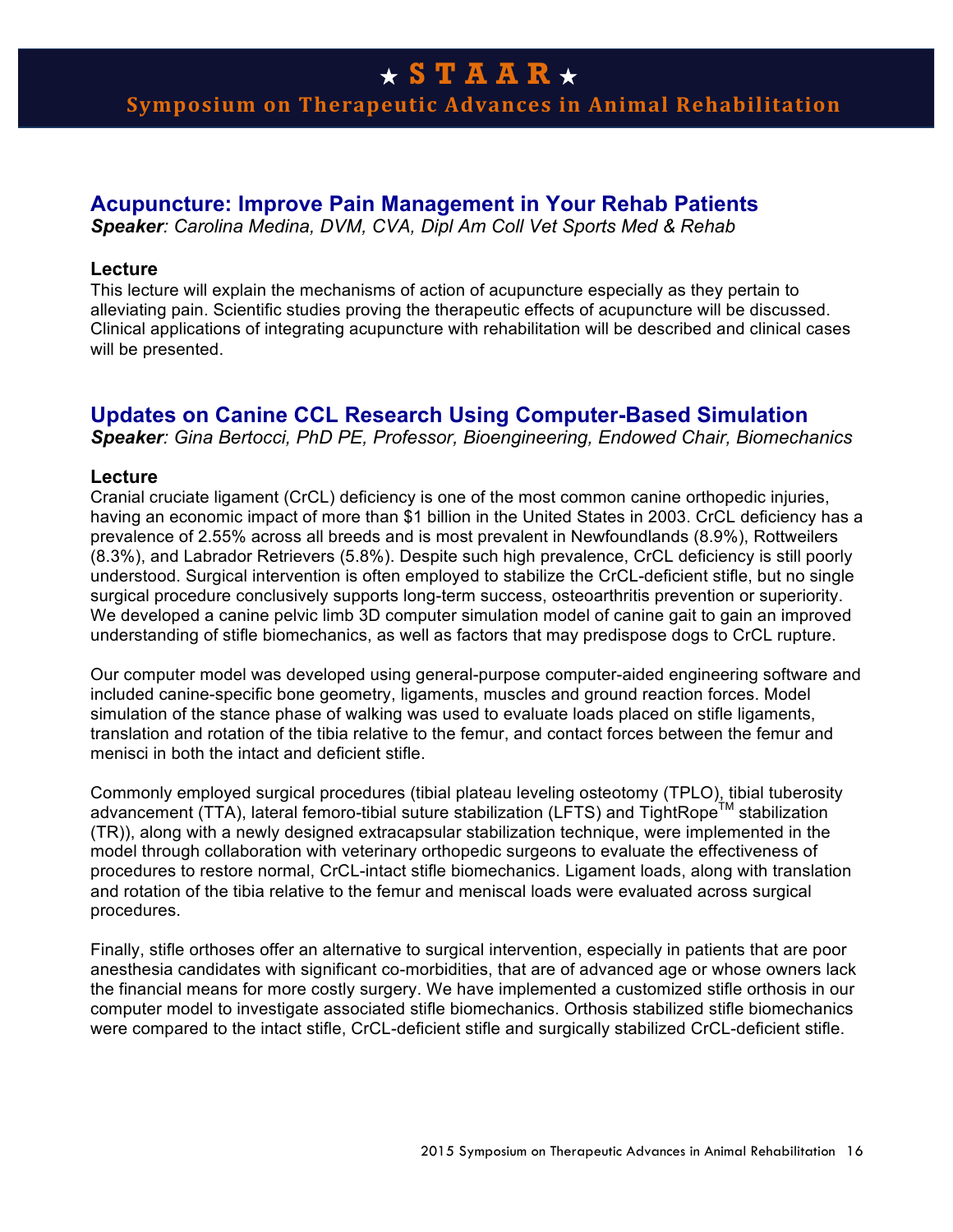# **Symposium on Therapeutic Advances in Animal Rehabilitation**

## **Evidence-Based Medicine in Pain Management**

*Speaker: Kristin Kirkby Shaw, DVM, PhD, CCRT, DACVS, DACVSMR*

### **Lecture**

According to the Evidence Based Veterinary Medicine Association, evidence-based medicine is "the effort to place all medical decisions on the strongest scientific proof (evidence) *available*". The definition of veterinary rehabilitation is "the treatment of injury or illness to *decrease pain* and restore function." As such, rehabilitation veterinarians are tasked with recognizing and managing pain in their patients and encouraged to adopt an evidence-based approach when developing analgesia protocols. While the topic of pain management is extremely broad, this 60-minute presentation will focus on osteoarthritic pain in dogs and review the available evidence for oral pharmaceuticals, nutraceuticals and nutritional supplements, and injectable agents. While topics such as the physiology of pain, pain recognition, pain scales, peri-operative pain management, and the use of acupuncture, physical rehabilitation, weight loss, regenerative medicine, and therapeutic modalities are all vitally important for a comprehensive understanding of pain management in small animals, these subjects are beyond the scope of this presentation.

# ★ **INSTRUCTORS & SPEAKERS BIOGRAPHIES** ★

### **Ria Acciani, MPT, CCRP**

### **Advanced Canine Rehabilitation Center, Warren, NJ**

Ria and David Acciani both hold graduate degrees in Physical Therapy. They are licensed physical therapists with over 20 years experience in human therapy, and have specialized in canine rehabilitation for more than 14 years. Ria received her MPT degree from The University of St. Augustine, FL, and trained directly with Stanley V. Paris, PT, PhD, FAPTA. David and Ria received their CCRP from the University of Tennessee, and were the first PTs in the state of New Jersey to begin practicing on dogs in 2000. They own and operate *Advanced Canine Rehabilitation* (ACR), a practice that focuses on rehabilitation of performance and sporting dogs.

Ria and David travel extensively to many regional, national, and international dog competitions, and work with top-level competitors. Ria was selected as Official Therapist for the IFCS US Agility Team, and traveled to Bristol, England with them in 2010. Both Ria and David returned to England with the Team in 2011, South Africa in 2012, Spain in 2013, and Hungary in 2014. Ria and David have also traveled with the AKC World Team to Luxembourg in 2014 and the WAO World Team in Lignano, Italy and England. They also provide instructional seminars for handlers and their dogs on a variety of topics so they can educate handlers how to prevent injury and enhance performance within their sport. Ria and David have worked closely with Dr. Sherman Canapp and the VOSM group, and have established the rehabilitation protocol for various shoulder and elbow conditions that have been successfully used at VOSM and their own practice as well. They have published several articles in *Veterinary Surgery* and *Clean Run*, and have presented at the *International Rehabilitation Symposium*  in 2008 and 2010. Topics included shoulder and elbow rehabilitation, and modalities. They also instructed at the *Symposium on Therapeutic Advances in Animal Rehabilitation (STAAR)* continuing education workshops in 2010, 2011, 2012, 2013, and 2014. Just recently, Ria presented at the *Animal Rehabilitation SIG* for the APTA in Springfield, MA.

Ria and David continue to practice in Warren, NJ and plan to expand in 2015. When not working with their clients, Ria and David spend time playing with their 3 children and running them to practices and games. They also love to be active with their 2 border collies who hike, run, and swim with them.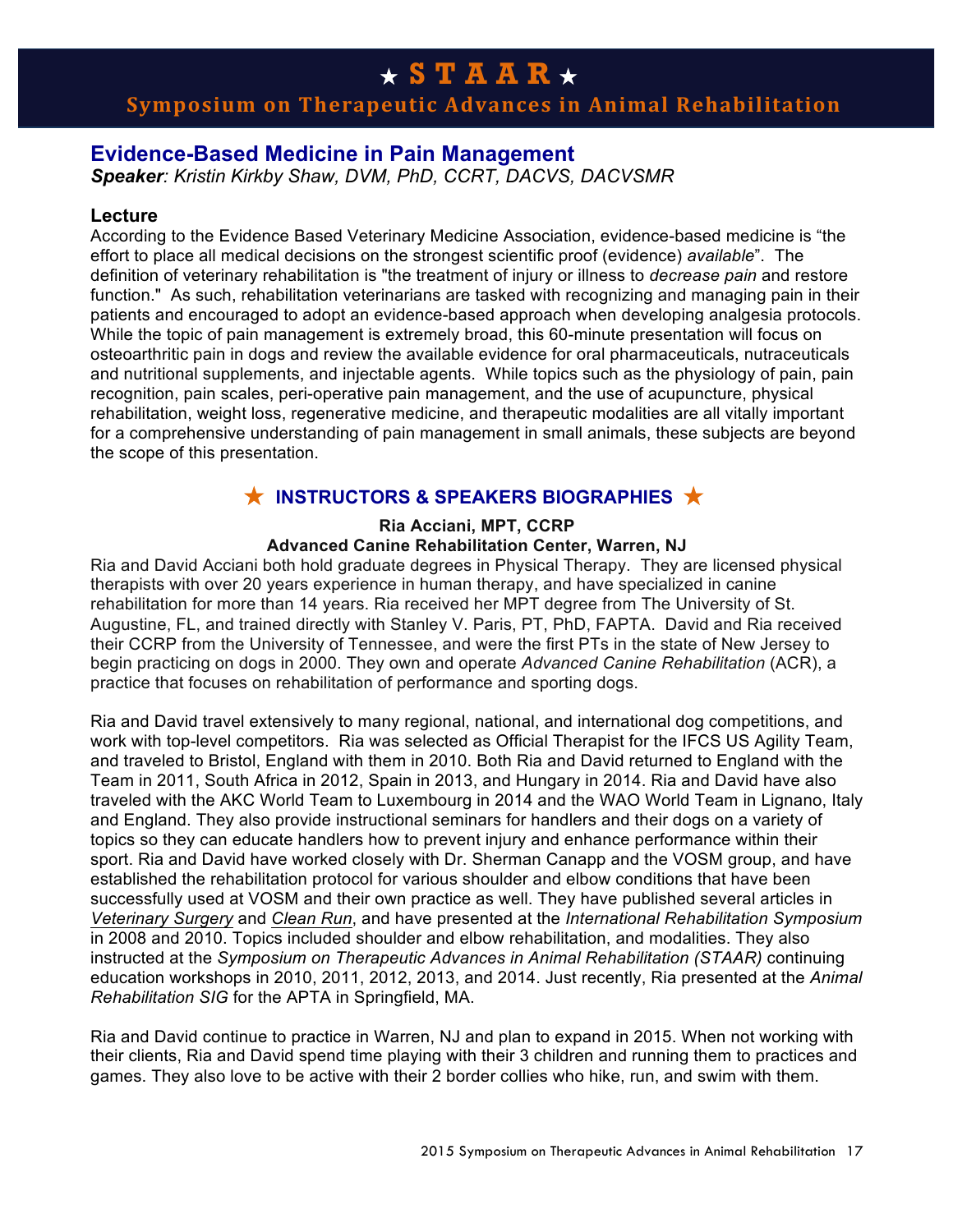#### **Heather Beaudry, DC, BSc, LVT, CCRP, CKTP1, CKTP2, CAC, CGT, La Belle Vie Farm LLC, Rochester, NY**

Heather Beaudry earned a Doctorate of Chiropractic from the New York Chiropractic College in 2003. During her final year in clinical phase at NYCC she simultaneously completed an associate's degree in Veterinary Technology from Medaille College in Buffalo, NY. Within months of graduation, she completed additional certificate training in canine rehabilitation from the continuing education office at the University of Tennessee (CCRP), and animal chiropractic from the American Veterinary Chiropractic Association (CAC). She is a licensed chiropractor with a practice focus on treating elite equine sport horses.

Her interests in biomechanics, soft tissue and spinal injury and pathology led her to complete additional certification in kinesiotape technique and application with Kinesio Taping Association International (CKTP1, CKTP2). The presence of soft tissue dysfunction and pathology in equine athletes within their individual sports led her to complete certification in instrument assisted myofascial release through Graston. Heather travels the United States educating owners on core strengthening exercises in addition to developing individual core strengthening programs for equine athletes in their respective sports. Heather collaborates with veterinary and physiotherapy professionals in the development of such programs in addition to utilizing her skill set for individual equine musculoskeletal therapy.

### **Gina Bertocci, PhD PE, Professor, Bioengineering, Endowed Chair, Biomechanics University of Louisville, KY**

Gina earned her BS and MS degrees in Mechanical Engineering and her PhD in Bioengineering from the University of Pittsburgh. She is a Licensed Professional Engineer. Gina is a Professor in the Bioengineering Department and holds the Endowed Chair position in Biomechanics at the University of Louisville. She is a Fellow of the American Institute for Medical and Biological Engineering and the Director of the Injury Risk Assessment and Prevention Laboratory and the Canine Biomechanics and Rehabilitation Laboratory. She has published over 70 peer-reviewed journal papers and 125 conference proceedings, and has 2 issued patents. Her research interests include rehabilitation, assistive technology, and biomechanics as they apply to both humans and dogs. NIH, NIJ, NIDRR, CDC, Paralyzed Veterans of America and the AKC-Canine Health Foundation have funded her research. Funding from the AKC Canine Health Foundation has allowed Gina to combine her life-long passion for animals with her expertise in biomechanics to investigate orthopedic conditions affecting the canine stifle joint, along with surgical techniques and orthoses designed to stabilize the stifle using computer simulation modeling. The AKC Canine Health Foundation has also funded her more recent research focused on characterizing muscle activation patterns using computer simulation in dogs recovering from intervertebral disc disease following hemilamenectomy as a means to ultimately develop the most appropriate rehabilitation strategies. Gina's injury biomechanics research focuses on the application of engineering technologies in the early diagnosis and detection of physical child abuse. Her rehabilitation research has included the development of technologies to prevent secondary complications, such as pressure ulcers, associated with mobility impairments to advance the quality of life for humans and animals with disabilities.

## **Jennifer Brooks, PT, Med, CERP, CCRP Horse 'N Hound Physical Therapy, Nashua, NH**

Jennifer received her Physical Therapy (PT) degree from Russell Sage College. Her early PT career consisted of human out-patient orthopedics, sports PT, and neurology, and acute care in-patient treatment before working exclusively in animal physical therapy. In 1995, she completed her Master's in Education from Rivier College. After acquiring her teaching degree, she taught in two local Master level PT Programs prior to leaving human practice.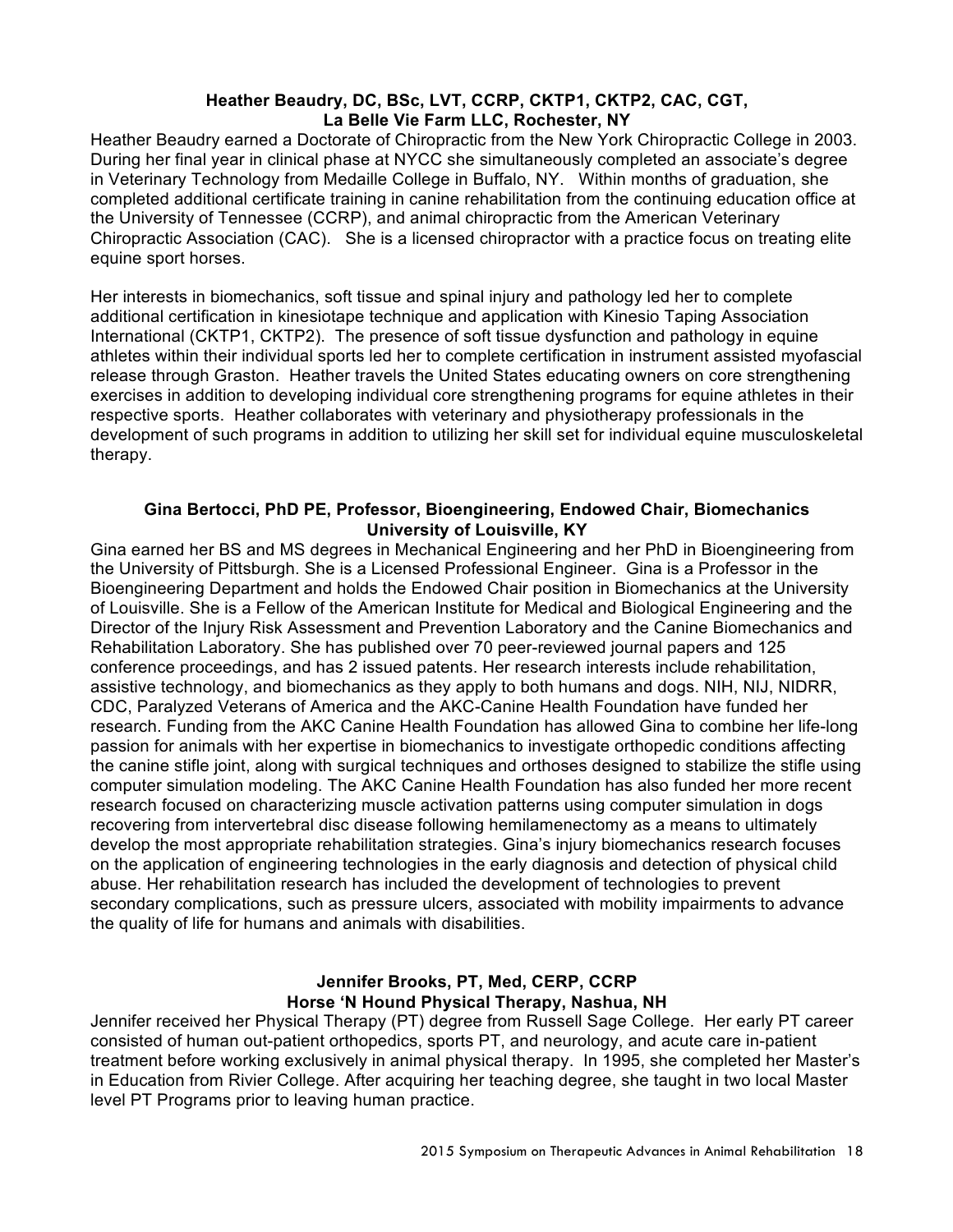In 2000, Jennifer started her journey into animal PT by pursuing education in equine anatomy and rehabilitation. She attended the Animal Rehabilitation Center in Florida, studying under Narelle Stubbs PhD, PT. In 2006, she was certified as an Equine Rehabilitation Practitioner through the University of Tennessee. She then started treating equine patients throughout New England in her practice *Equine Rehabilitation Services.*

While developing skills as an equine physical therapist, Jennifer found a niche for treating problematic equine stifle dysfunction among many struggling equine athletes. She developed a systematic method of evaluating and treating this problem with excellent success, which led her to write copyrighted booklet entitled: *Equine Stifle Dysfunction: Evaluation and Treatment.* She presented this information at AAEP Annual Conference in 2010 and at ACVS in 2012. Her stifle approach was published in *The Horse* magazine in January, 2011 and voted one of the Top10 articles electronically searched the following year.

During this time, Jennifer was asked by the New Hampshire APTA to collaborate with the New Hampshire Veterinary Board of Medicine to help PT become an established practice for animals in the state. After several years, both disciplines' practice acts were opened to provide language that made it legal for physical therapists to practice on animals in the state of New Hampshire. New Hampshire was the 6th state to acquire access to expand the practice of animal PT with in its statutes in July, 2011.

In 2010, Jennifer was asked to join the faculty at University of Tennessee, Veterinary College, as an adjunct instructor in the Equine Rehabilitation Certification program. Jennifer also attended the University of Tennessee Canine Rehab Certification program and received her Certification as Canine Rehabilitation Practitioner in 2011. Jennifer worked with small animals at Massachusetts Veterinary Referral Hospital under the tutelage of Amie Hesbach DPT, CCRT/P, before starting her private practice, *Horse 'N Hound Physical Therapy*, in Nashua, NH in 2012. Her practice consists of treating small animals in her clinical setting and visiting equine patients at their barn settings.

Now in its third year, *Horse 'N Hound Physical Therapy* is preparing its move to a 14-acre farm in rural Hollis, NH, to better serve the needs of its clientele by providing outdoor walking paths, in-ground pool accessibility on location, along with 3 rehabilitation stalls for equines. Just recently, Jennifer has completed the Equi-Core Taping Program, and is awaiting certification.

#### **Tania Costa, VT, CCRP, CAAP, CMT Canine Wellness Centre Inc. Toronto, Canada** *Canine Rehabilitation and Hydrotherapy*

Tania began her rehabilitation career training in Canine Massage Therapy. It was during this time that she began to think about combining her love for animals with the principles of physical therapy and other manual therapies. She traveled to the UK to study hydrotherapy at various different training locations, until the University of Tennessee began its rehabilitation program.

Tania holds a Bachelor's degree from Bishops University, a Veterinary Technician degree from Purdue University, and is a Certified Canine Rehabilitation Practitioner (CCRP) through the University of Tennessee's Veterinary Medicine program. She is also a Certified Animal Acupressure Practitioner (CAAP) through Tallgrass Animal Acupressure Institute. Further continued studies in the area of Osteopathy and Advanced Techniques in Physical Therapy gives Tania a well-rounded experience in understanding gait mechanics, injury prevention, and core conditioning for the growing, competitive, sport canine population.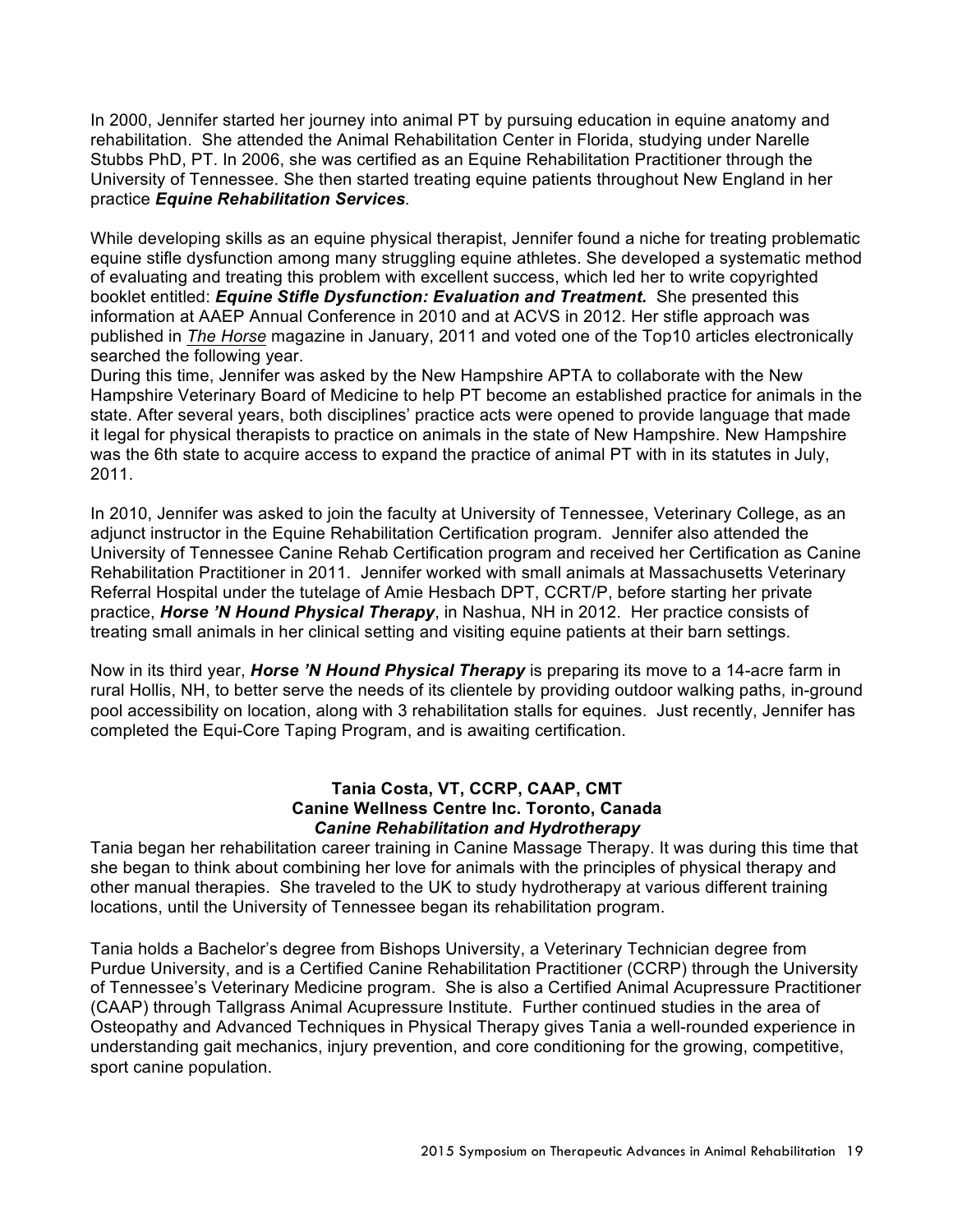Tania is the owner of *Canine Wellness Centre Inc*., Ontario's first center for rehabilitation of small animals, which opened its doors in 2004. The center provides rehabilitation with the use of an underwater treadmill, swimming pool, and various modalities to support dogs recovering from injury as well as for injury prevention.

Tania has been working with small animals for over 14 years. During the past 8 years, she has become passionate about the recognition and treatment prevention of injuries in athletic dogs. As part of this understanding, she has been utilizing core-strengthening programs for many of her clients to help prevent further injury.

Tania also provides seminars to various dog sport groups on a regular basis. These seminars include core conditioning, dealing with the senior dog, understanding pain management, and keeping your pet dog free of injury. She is routinely called in to evaluate movement and conformation at sheep herding and agility trials. She has spoken several times at *Therapy Dogs of Canada* on nutrition and injury prevention of therapy dogs.

Tania holds a marketing chair office for the National Board Certification of Animal Acupressure and Massage (NBCAAM). She also maintains a charity, *Rehab for Rescues*, to ensure proper rehabilitation is given to dogs in foster care so that they can find forever homes. She is a contributor to Ontario's largest pet magazine, *Dogs Dogs Dogs*, providing information to pet owners on injury prevention. She has also been a guest writer for *Animal Wellness Magazine*. Locally, Tania has been on City TV's *Animal Housecalls*, Global Television's *Making a Difference* with Susan Hay, and *The Steven and Chris Show* on CBC. More recently, she was featured on a segment on the *Pet Network*, discussing weight loss and fitness for our canine companions.

Tania and her Border Collie, Jake, and retired Border Collie Roy, participate in Agility and sheep herding. Her love for animals has driven her to continuously strive to treat animals with rehabilitation techniques to a higher level. Her dedication has been a labor of love and will continue to be so.

#### **Felix Duerr, DVM, DACVS, Dipl Am Coll Vet Sports Med & Rehab Colorado State University, Fort Collins, CO, USA**

Dr. Duerr earned his veterinary degree at the Veterinary School in Hannover, Northern Germany. After two internships in Canada at the Western College of Veterinary Medicine in Saskatoon, SK, he completed his surgical residency/master's program at Colorado State University(CSU) in Fort Collins, CO. Dr. Duerr obtained diplomate status with the American College of Veterinary Surgeons (ACVS) in 2008 and with the American College of Veterinary Sports Medicine and Rehabilitation (ACVSMR) in 2012. Dr. Duerr is also certified with the Canine Rehabilitation Institute.

Dr. Duerr worked in private practice for four years prior to joining CSU in 2011 to build up their Sports Medicine and Rehabilitation program. Dr. Duerr's research focus is clinical studies aimed at improving animal health and quality of life related to musculoskeletal problems with a particular interest in injury prevention. His clinical interests include sports medicine and rehabilitation, arthritis, cranial cruciate ligament injury, hip dysplasia, elbow dysplasia, and minimally invasive surgery (arthroscopy). Current research projects include the development and evaluation of novel gait analysis techniques, evaluation of new treatment options for arthritis (surgical and non-surgical), and investigation of techniques to enhance bone and tendon healing. Dr. Duerr's goal is to provide evidence-based guidelines for the treatment and prevention of common small animal injuries with translational application for human musculoskeletal disease.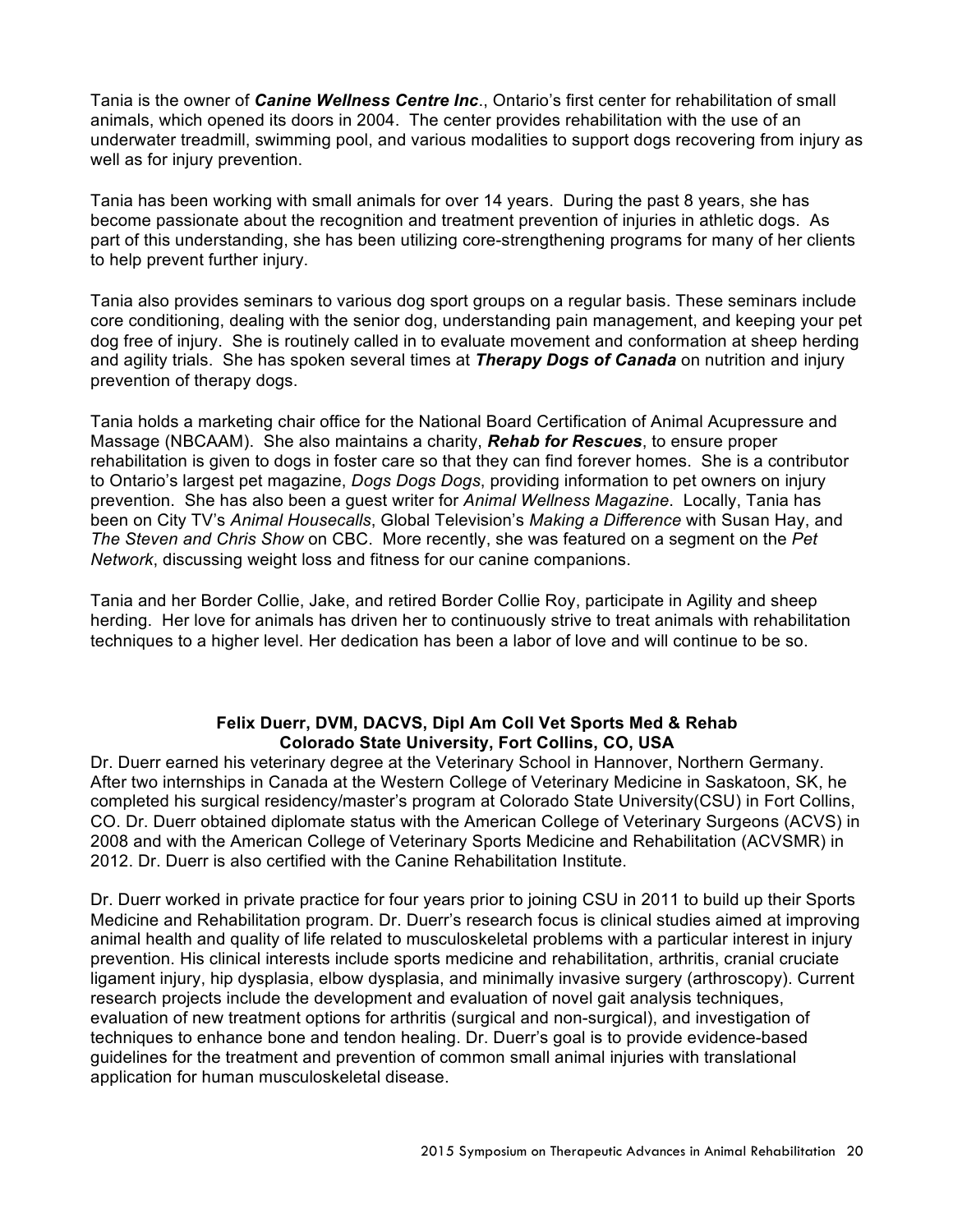#### **Laurie Edge-Hughes, BScPT, MAnimSt(Animal Physiotherapy),CAFCI, CCRT The Canine Fitness Centre Ltd., Alberta, Canada**

Laurie Edge-Hughes obtained her Bachelor of Science in Physical Therapy from the University of Alberta in 1993 and has since focused her post-graduate training on orthopedics, osteopathy, acupuncture, and animal rehabilitation. Additionally, she completed her Master of Animal Studies in Animal Physiotherapy through the University of Queensland (Australia) in 2006.

Laurie has the honor of having taught the first canine physiotherapy/physical therapy courses in Canada (1999), the USA (1999), and Australia (2001). She has been involved in the Animal Rehab Division since its inception in 1994 and teaches canine physiotherapy and rehabilitation courses for the Animal Rehab Division of the Canadian Physiotherapy Association (CPA). Additionally, she presently holds the position of Co-Chair for the Animal Rehab Division of the CPA. She taught for ten years for the Canine Rehabilitation Institute in the USA, and lecturers internationally as often as able.

Laurie's biggest teaching venture is currently via www.FourLeg.com, an online educational platform for continuing education in canine rehabilitation / physiotherapy. Laurie co-owns and practices out of the Canine Fitness Centre Ltd (www.caninefitness.com) in Calgary, Alberta. When not entrenched in work, she enjoys spending time with her two boys, four dogs, and very patient husband!

### **Kristin Kirkby Shaw, DVM, PhD, Diplomate ACVS, Diplomate ACVSMR Aratana Therapeutics, Kansas City, KS**

Kristin Kirkby Shaw is a Medical Science Liaison with Aratana Therapeutics. Prior to joining Aratana, she practiced as a small animal surgeon and rehabilitation therapist at Seattle Veterinary Specialists for nearly 3 years and The University of Florida Veterinary Medical Center for 6 years. Kristin received her DVM from the University of Florida in 2003, completed a small animal surgery residency at the University of Florida, became a Diplomate of the American College of Veterinary Surgeons in 2008, and became a Diplomate of the American College of Veterinary Sports Medicine and Rehabilitation in 2013. Kristin is an instructor for the Canine Rehabilitation Institute, has been a regular speaker at ACVS, NAVC, and other national and international conferences, and has authored numerous journal articles and textbook chapters. She lives in Seattle with her husband, Aaron, and two dogs.

#### **Carolina Medina, DVM, CVA, Dipl Am Coll Vet Sports Med & Rehab VCA Sacramento Veterinary Referral Center, Sacramento, California**

Carolina Medina received a Doctor of Veterinary Medicine degree from St. George's University in 2005. During 2005-2006, she became certified in Veterinary Acupuncture, Chinese herbal medicine, Tui-na massage and Food Therapy by the Chi Institute of Chinese Medicine and the China National Society of Traditional Chinese Veterinary Medicine. Additionally, in 2006, Dr. Medina completed an internship in Acupuncture at the University of Florida College of Veterinary Medicine. In 2010, she became certified in canine rehabilitation therapy through the Canine Rehabilitation Institute, and in 2013 she became a Diplomate of the American College of Veterinary Sports Medicine and Rehabilitation. Dr. Medina held the position of clinical assistant professor and Chief of Integrative Medicine at the University of Florida College of Veterinary Medicine from 2008-2013. In 2006, she was one of the founders of both the American Association of Traditional Chinese Veterinary Medicine as well as the American Journal of Traditional Chinese Veterinary Medicine (AJTCVM). Dr. Medina has been an Associate Editor and regular contributor to the AJTCVM since its inception. She is on the Board of Directors for the International Veterinary Academy of Pain Management and the American Association of Rehabilitation Veterinarians.